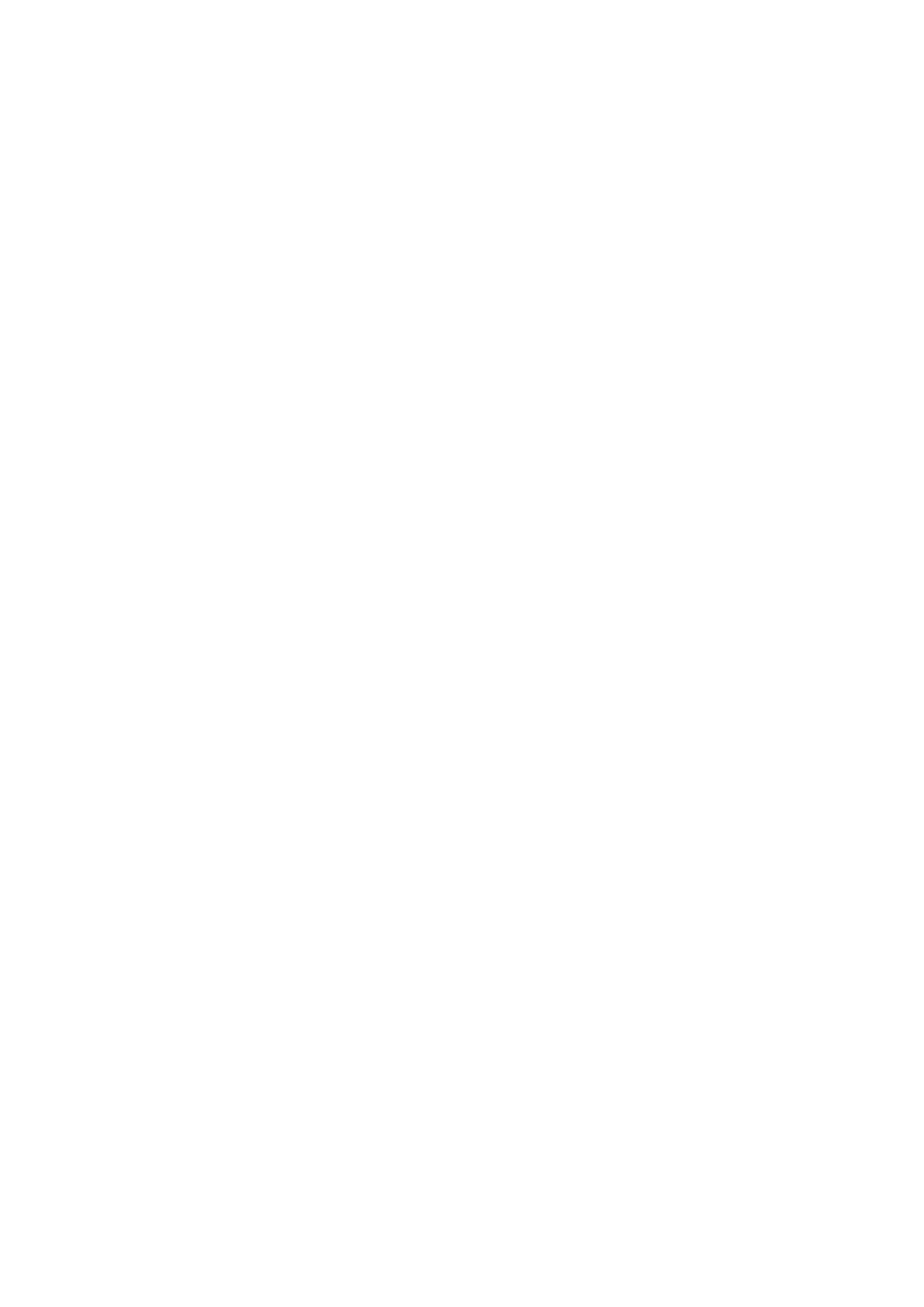## Real estate management

RICS professional statement, global

3rd edition, October 2016



#### **Published by the Royal Institution of Chartered Surveyors (RICS)**

Parliament Square London SW1P 3AD **www.rics.org**

No responsibility for loss or damage caused to any person acting or refraining from action as a result of the material included in this publication can be accepted by the authors or RICS.

First edition published March 2013; second edition published November 2014.

ISBN 978 1 78321 172 2

© Royal Institution of Chartered Surveyors (RICS) October 2016. Copyright in all or part of this publication rests with RICS. No part of this work may be reproduced or used in any form or by any means including graphic, electronic, or mechanical, including photocopying, recording, taping or Web distribution, without the written permission of the Royal Institution of Chartered Surveyors or in line with the rules of an existing licence.

Every effort has been made to contact the copyright holders of the material contained herein. Any copyright queries, please get in touch via the contact details above.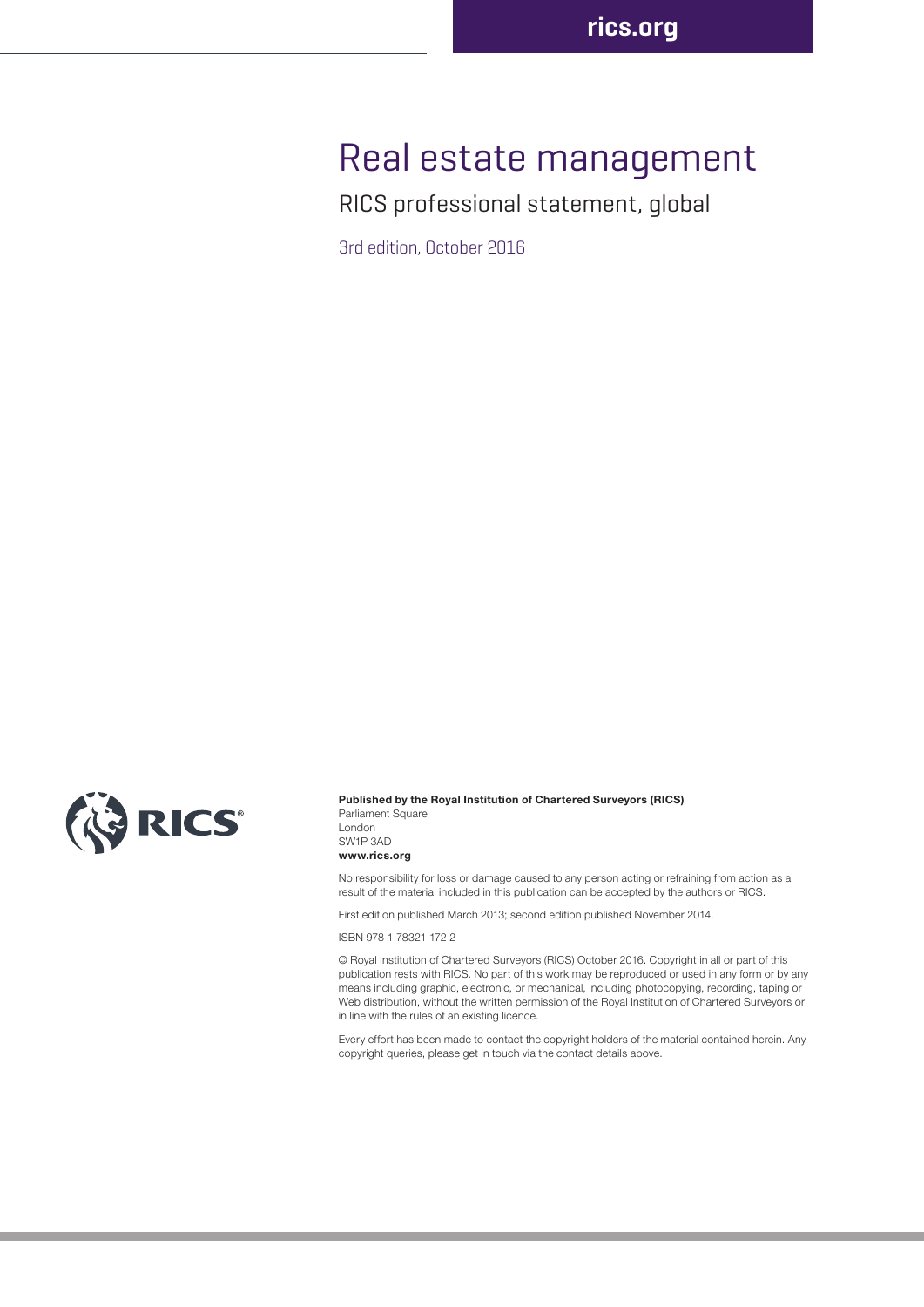## **Contents**

| 1 |      |                                                                |  |  |
|---|------|----------------------------------------------------------------|--|--|
|   | 1.1  |                                                                |  |  |
|   | 1.2  | Your general duty of care as a real estate manager 6           |  |  |
|   | 1.3  |                                                                |  |  |
|   | 1.4  |                                                                |  |  |
|   | 1.5  |                                                                |  |  |
|   | 1.6  |                                                                |  |  |
|   | 1.7  |                                                                |  |  |
| 2 |      |                                                                |  |  |
|   | 2.1  |                                                                |  |  |
|   | 2.2  |                                                                |  |  |
|   | 2.3  |                                                                |  |  |
|   | 2.4  | Sharing information with your potential client 8               |  |  |
|   | 2.5  | Commissioning other documentation or other parties 9           |  |  |
|   | 2.6  |                                                                |  |  |
|   | 2.7  |                                                                |  |  |
| 3 |      |                                                                |  |  |
|   | 3.1  |                                                                |  |  |
|   | 3.2  |                                                                |  |  |
| 4 |      |                                                                |  |  |
|   | 4.1  |                                                                |  |  |
|   | 4.2  |                                                                |  |  |
|   | 4.3  |                                                                |  |  |
|   | 4.4  |                                                                |  |  |
|   | 4.5  |                                                                |  |  |
|   | 4.6  |                                                                |  |  |
|   | 4.7  |                                                                |  |  |
|   | 4.8  |                                                                |  |  |
|   | 4.9  |                                                                |  |  |
|   | 4.10 | Breach of covenant, enforcement and forfeiture proceedings  18 |  |  |
|   | 4.11 | Lease restructuring or changes to lease terms 18               |  |  |
|   | 4.12 |                                                                |  |  |
|   | 4.13 |                                                                |  |  |
|   | 4.14 |                                                                |  |  |
|   | 4.15 |                                                                |  |  |
| 5 |      |                                                                |  |  |
|   | 5.1  |                                                                |  |  |
|   | 5.2  |                                                                |  |  |
| 6 |      |                                                                |  |  |
|   | 6.1  |                                                                |  |  |
|   | 6.2  |                                                                |  |  |
|   | 6.3  |                                                                |  |  |
|   | 6.4  | Accounting for client's monies and service charge funds upon   |  |  |
| 7 |      |                                                                |  |  |
|   |      |                                                                |  |  |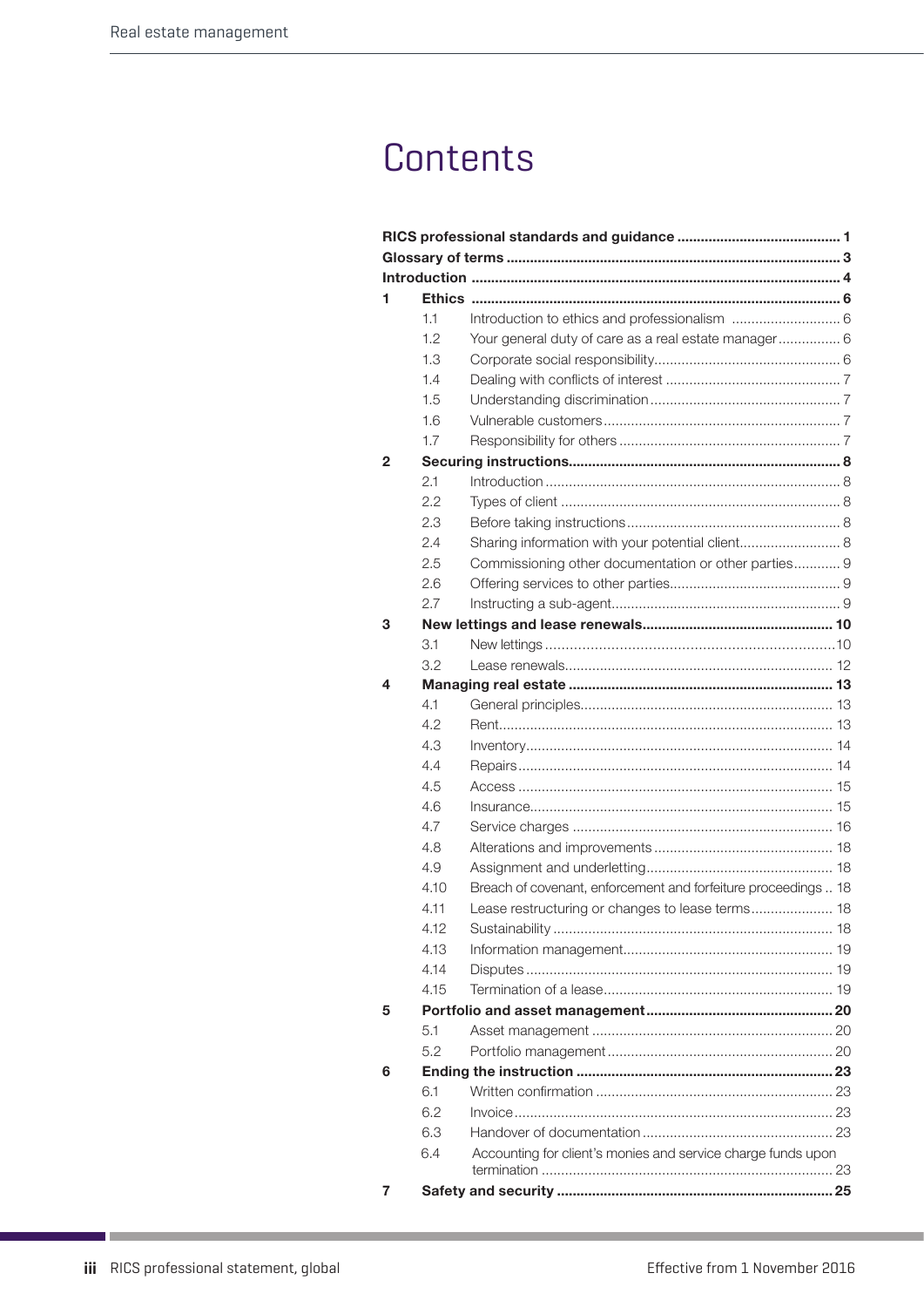|   | 7.1 |  |
|---|-----|--|
|   | 7.2 |  |
|   | 7.3 |  |
|   | 7.4 |  |
| 8 |     |  |
|   | 8.1 |  |
|   | 8.2 |  |
|   | 8.3 |  |
|   | 8.4 |  |
|   | 8.5 |  |
|   | 8.6 |  |
|   |     |  |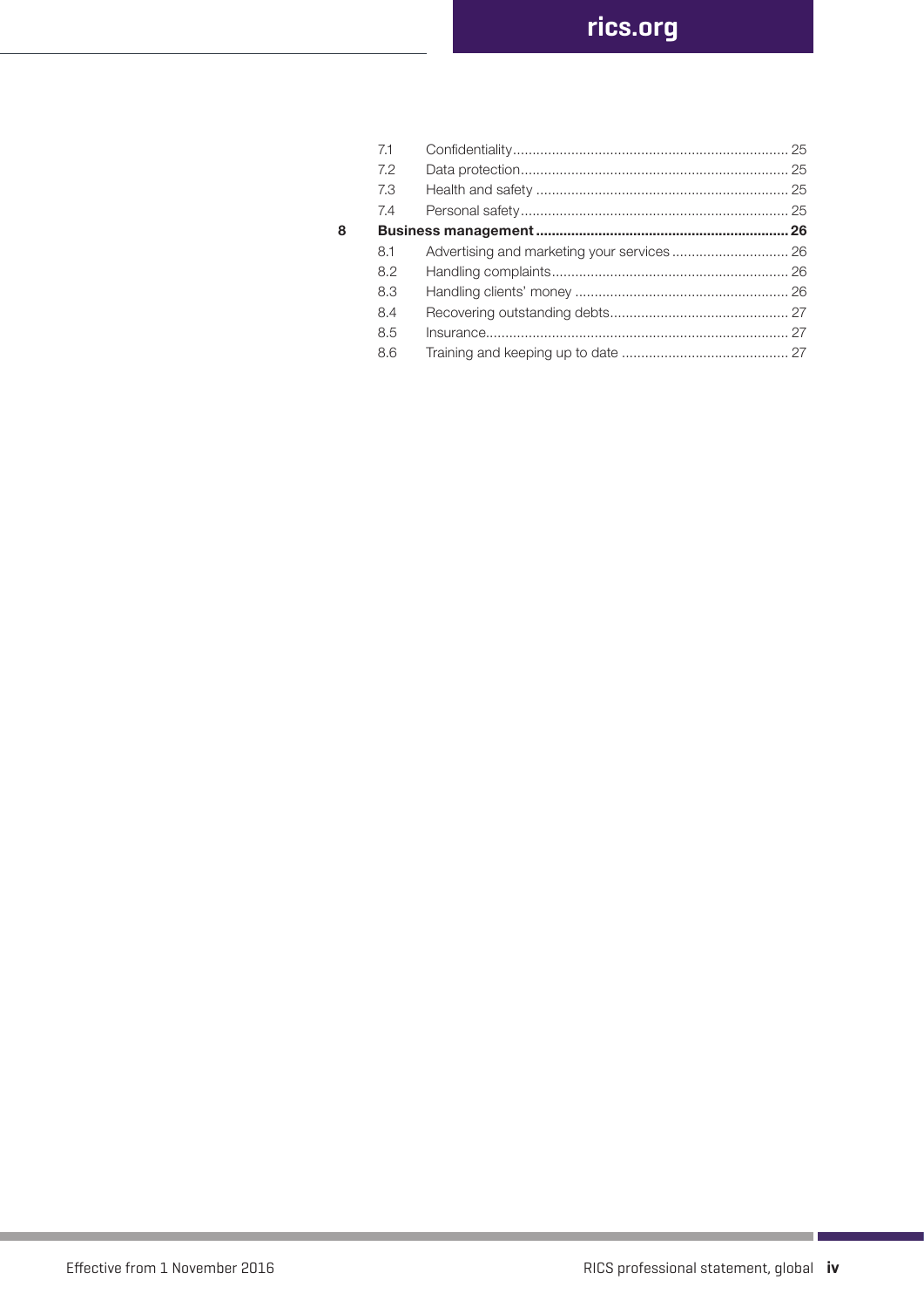# RICS professional standards and guidance

## **International standards**

RICS is at the forefront of developing international standards. In addition to RICS Valuation – Professional Standards, other international standards are being developed. Working in coalitions with organisations around the world, acting in the public interest to raise standards and increase transparency within markets, International Property Measurement Standards (IPMS – ipmsc.org), International Construction Measurement Standards (ICMS), International Land Measurement Standards (ILMS), International Ethics Standards (IES) and others will be published and will be mandatory for RICS members. Most RICS professional statements link directly to these standards and underpin them. Where that is the case, RICS members are advised to make themselves aware of the relevant international standard/s (see www. rics.org) and the overarching principles with which the associated professional statement complies. Members of RICS are uniquely placed in the market by being trained, qualified and regulated by working to international standards and complying with professional statements.

## **RICS professional statements**

This is a professional statement, which RICS members must act in accordance with.

Sections within professional statements that set specific mandatory requirements for members use the word 'must' and appear in purple boxes. Members must not depart from specific mandatory requirements.

Sections within professional statements that set an expectation or recommend best practice advice use the word 'should'. Where members depart from these, they should do so only for justifiable good reason. Where, in

the professional judgment of the member, the departure may have a material impact on the surveyor's advice, the client must be informed in writing of the departure and the reason/s for the departure.

Any content that does not use the word 'must' or 'should' is information.

RICS considers that professional statements are technical standards for the purposes of Rule 4 of both the *Rules of Conduct for Members 2007* and the *Rules of Conduct for Firms 2007* (as amended from time to time).

Members should note there may be legal and/or disciplinary consequences for departing from professional statements. When an allegation of professional negligence is made against a surveyor, the court is likely to take account of relevant RICS professional statements in deciding whether or not the surveyor acted with reasonable competence. Failure to act in accordance with professional statements may, accordingly, lead to a finding of negligence against a surveyor. In the opinion of RICS, a member acting in accordance with relevant professional statements should have at least a partial defence to an allegation of negligence.

In some cases there may be existing national standards that take precedence over professional statements. These can be defined as professional standards that are prescribed in law or federal/local legislation, or are developed in collaboration with other relevant bodies. It is the duty of members to be aware which standards apply.

Members should be up to date and have knowledge of professional statements within a reasonable time of their coming into effect. It is the member's responsibility to be aware of changes in case law and legislation since the date of publication.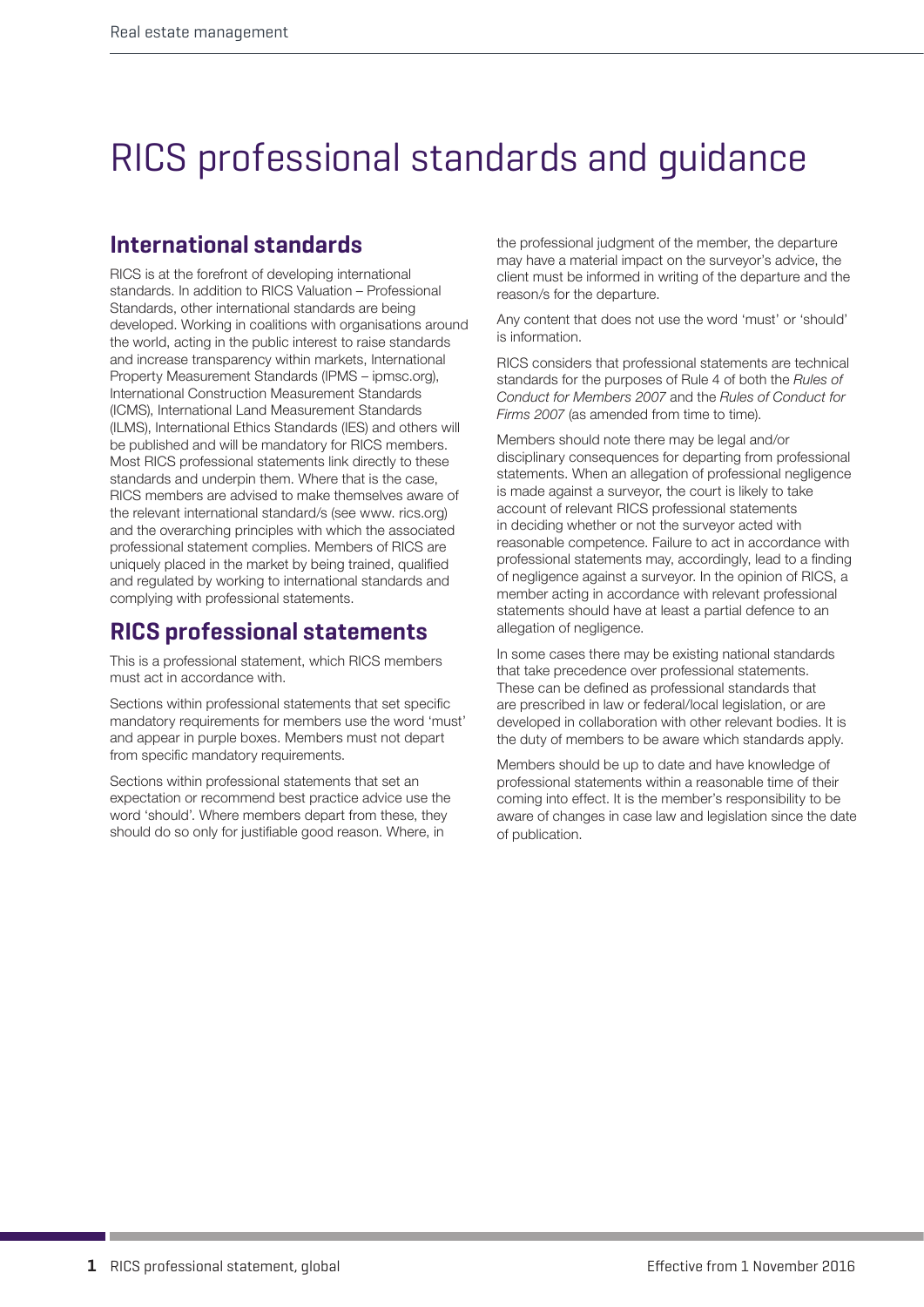## **Document status defined**

RICS produces a range of professional standards, guidance and information documents. These have been defined in the table below. This document is a professional statement.

| <b>Type of document</b>         | <b>Definition</b>                                                                                                                                                                                                        | <b>Status</b>                                                                                                                                                  |  |  |  |  |  |  |
|---------------------------------|--------------------------------------------------------------------------------------------------------------------------------------------------------------------------------------------------------------------------|----------------------------------------------------------------------------------------------------------------------------------------------------------------|--|--|--|--|--|--|
| <b>Standard</b>                 |                                                                                                                                                                                                                          |                                                                                                                                                                |  |  |  |  |  |  |
| International standard          | An international high-level principle-based standard<br>developed in collaboration with other relevant bodies.                                                                                                           | Mandatory.                                                                                                                                                     |  |  |  |  |  |  |
| <b>Professional statement</b>   |                                                                                                                                                                                                                          |                                                                                                                                                                |  |  |  |  |  |  |
| RICS professional statement     | A document that provides members with mandatory<br>requirements or a rule that a member or firm is<br>expected to adhere to.                                                                                             | Mandatory.                                                                                                                                                     |  |  |  |  |  |  |
|                                 | This term also encompasses practice statements,<br>Red Book professional standards, global valuation<br>practice statements, regulatory rules, RICS Rules of<br>Conduct and government codes of practice.                |                                                                                                                                                                |  |  |  |  |  |  |
| <b>Guidance and information</b> |                                                                                                                                                                                                                          |                                                                                                                                                                |  |  |  |  |  |  |
| RICS code of practice           | Document approved by RICS, and endorsed by<br>another professional body/stakeholder, that provides<br>users with recommendations for accepted good<br>practice as followed by conscientious practitioners.               | Mandatory or<br>recommended good<br>practice [will be confirmed<br>in the document itself).                                                                    |  |  |  |  |  |  |
|                                 |                                                                                                                                                                                                                          | Usual principles apply in<br>cases of negligence if best<br>practice is not followed.                                                                          |  |  |  |  |  |  |
| RICS quidance note [GN]         | Document that provides users with<br>recommendations or approach for accepted good<br>practice as followed by competent and conscientious<br>practitioners.                                                              | Recommended best<br>practice.<br>Usual principles apply in<br>cases of negligence if best<br>practice is not followed.                                         |  |  |  |  |  |  |
| RICS information paper [IP]     | Practice-based information that provides users<br>with the latest technical information, knowledge or<br>common findings from regulatory reviews.                                                                        | Information and/or<br>recommended best<br>practice.<br>Usual principles apply<br>in cases of negligence if<br>technical information is<br>known in the market. |  |  |  |  |  |  |
| RICS insight                    | Issues-based input that provides users with the<br>latest information. This term encompasses thought<br>leadership papers, market updates, topical items of<br>interest, white papers, futures, reports and news alerts. | Information only.                                                                                                                                              |  |  |  |  |  |  |
| RICS economic/<br>market report | A document usually based on a survey of members,<br>or a document highlighting economic trends.                                                                                                                          | Information only.                                                                                                                                              |  |  |  |  |  |  |
| RICS consumer quide             | A document designed solely for use by consumers,<br>providing some limited technical advice.                                                                                                                             | Information only.                                                                                                                                              |  |  |  |  |  |  |
| Research                        | An independent peer-reviewed arm's-length<br>research document designed to inform members,<br>market professionals, end users and other<br>stakeholders.                                                                 | Information only.                                                                                                                                              |  |  |  |  |  |  |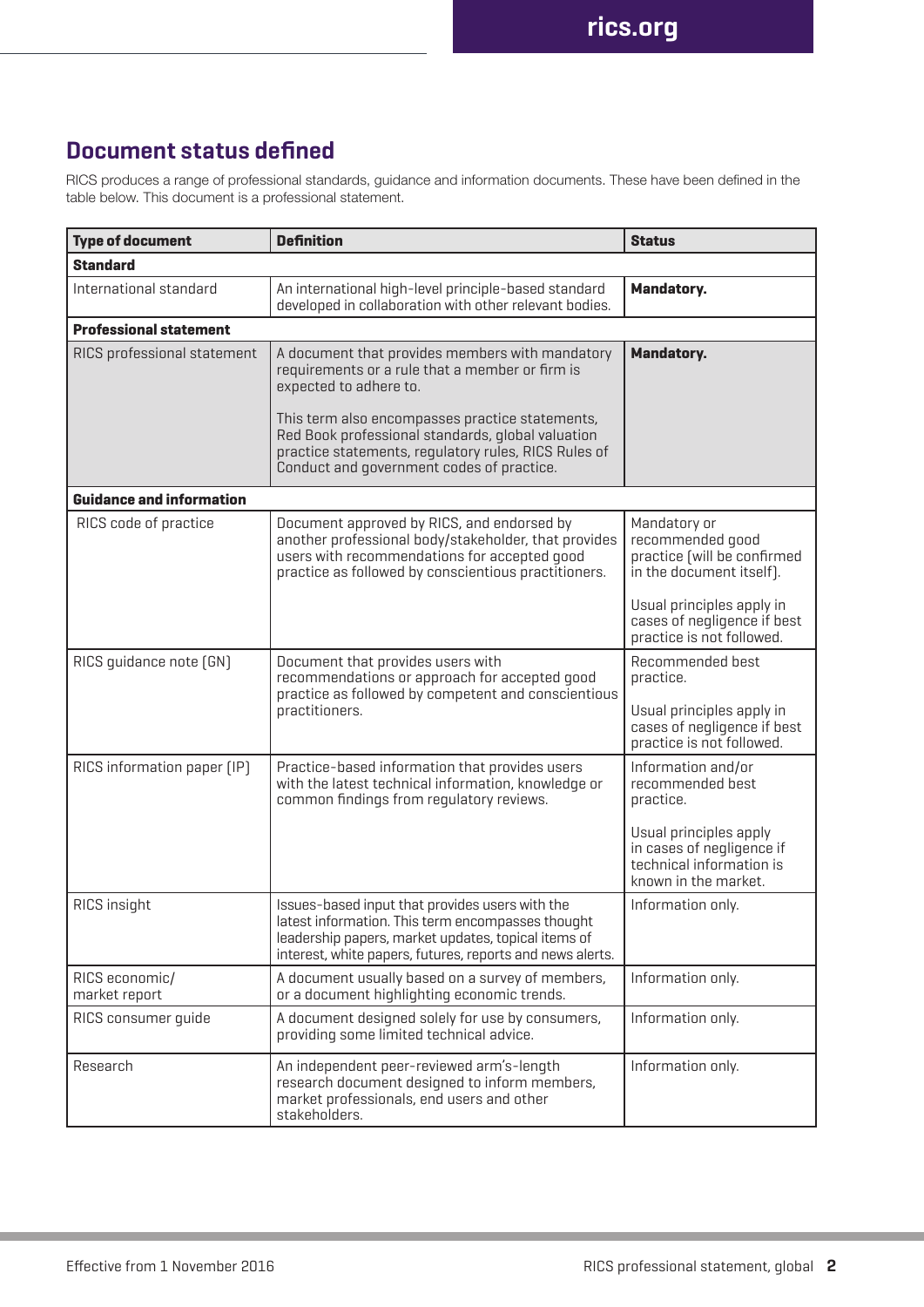## Glossary of terms

**Client**: anyone instructing a real estate manager to act on their behalf for the management of real estate.

**Clients' money**: money received by a firm, in the course of its business activities, that does not wholly belong to it or any principal or principals of the firm.

**Companies providing management services**: companies undertaking real estate management.

**Conflict of interest:** where an agent acts for clients who have competing interests, or where an agent's personal interests conflict with those of their client.

**Customer**: anyone with whom the real estate manager has dealings. This will include clients, landlords, tenants and occupiers.

**Interest in real estate**: real estate held under any form of tenure.

**Landlord:** the owner of a property who grants the right to occupy and use property to another by way of a lease agreement. Can also be known as the lessor.

**Lease**: an agreement whereby the lessor grants to the lessee in return for a payment or series of payments the right to use an asset for an agreed period of time. Can also be known as a tenancy. NB for the purposes of this professional statement the term lease is intended to include other forms of occupancy agreement and fractional ownership (where relevant).

**Lease term**: the period of the lease.

**Leasehold:** possession and use of a property by virtue of a lease.

**Lessee**: see tenant.

**Lessor**: see landlord.

**Market evidence**: details of properties with the same or similar characteristics, in the same or similar location to the client's property, that have been sold within a reasonable timeframe, and the price or rent achieved.

**Professional work**: formal valuation and/or advice regarding a building, upon which a client relies, and which could lead to a claim of financial loss in the event of being carried out negligently.

**Real estate management**: any person who, in the course of a business (including a business in which he or she is employed), is instructed to manage an interest in real estate on behalf of the owner of the interest.

**Real estate manager**: company or individual employed to manage an interest in real estate on behalf of the owner of the interest.

**Related party**: an employee or principal of the agent's business, or any related party, such as, but not limited to: a spouse, civil partner, parent, child, sibling, uncle, aunt,

nephew, niece, grandparent or grandchild. (This list is not exhaustive.)

**Rent**: a payment made periodically by a lessee to a lessor for the use of premises.

**Rent review**: a periodic review of rent under a lease, using a predetermined method.

**Reserve fund**: a fund which collects regular sums of money to meet recurring expenditure to avoid fluctuations in service charge accounts.

**Service charge:** a charge levied by a landlord to recover the costs incurred in providing services to a unit of real estate. The way in which the service charge is organised is set out in the lease.

**Sinking fund:** a fund which collects regular sums of money to provide for major, infrequent expenditure. The service charge will usually specify what the fund can be used for.

**Sublease or sublet**: a contract whereby the whole or part of the property is let to another person, the party letting being itself a lessee. The obligations of the lessee to the lessor are not diminished.

**Sustainability**: meeting present needs without compromising the ability of future generations to meet their needs.

#### **Tenancy**: see lease.

**Tenant:** a person or legal entity who receives the right to occupy and use a property under the terms of a lease. Can also be known as the lessee.

**Vulnerable people**: people whom agents believe require special treatment as a result of physical, mental, or emotional impairment, or for any other reason.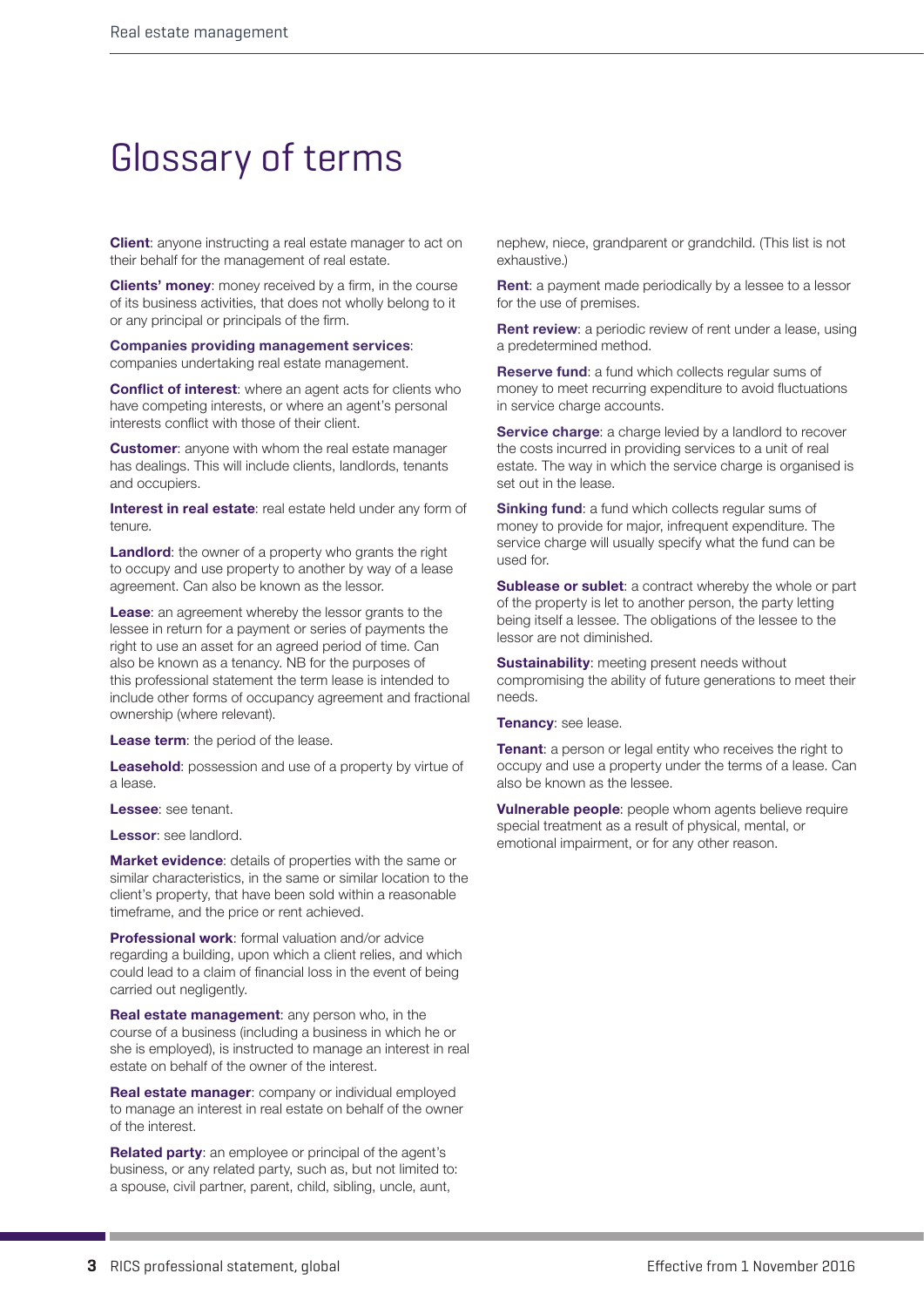## Introduction

This professional statement outlines the principles that shape the culture of fairness and transparency that underpin all activities undertaken by real estate managers within whichever country they practice. These principles are developed later in this document.

This professional statement supports the RICS ethical standards which can be found at www.rics.org/uk/ regulation1/compliance1/ethics--professional-standards/. Behaving ethically is at the heart of what it means to be a professional. It is what distinguishes professionals from others in the marketplace. Having a clear set of professional and ethical standards to guide behaviour gives all those we deal with confidence in the way we do things. It is also a changing landscape. What is acceptable behaviour now may not be in the future. So it is sensible for all professions to review, from time to time, the kinds of behaviour expected of members. This is particularly true for RICS members given the global nature of RICS membership.

This professional statement is mandatory for relevant RICS members but is not prescriptive in that it allows real estate managers flexibility in how they achieve the mandatory outcomes. There is no intention to impose a prescriptive set of rules. Managers may work differently with different clients, and different managers are likely to work in different ways.

This professional statement applies to the management of both commercial and residential real estate. Agents, and companies providing management services, must approach all their activities in accordance with the overarching principles.

A number of the principles apply to managers' conduct towards the public generally, both clients and non-clients. However, while everybody who deals with managers is entitled to be treated properly, it is acknowledged that managers have particular duties and responsibilities towards their clients.

Many real estate managers already belong to professional bodies, which have their own professional standards; this professional statement consolidates existing best practice.

This mandatory professional statement applies to all RICS members involved with the sale, letting, leasing and management of real estate, whatever the form of tenure by which it is held or occupied. Members must:

- 1 Conduct business in an honest, fair, transparent and professional manner.
- 2 Carry out work with due skill, care and diligence, and ensure that any staff employed have the necessary skills to carry out their tasks.
- 3 Ensure that clients are provided with terms of engagement which are fair and clear. These should meet all legal requirements and relevant codes of practice including reference to complaints-handling procedures and, where it exists, an appropriate redress scheme.
- 4 Do the utmost to avoid conflicts of interest and, where they do arise, deal with them openly, fairly and promptly.
- 5 Not discriminate unfairly in any dealings.
- 6 In all dealings with clients, ensure that all communications (both financial and non-financial subject matters) are fair, clear, timely and transparent.
- 7 Ensure that all advertising and marketing material is honest, decent and truthful.
- 8 Ensure that all client money is held separately from other monies in appropriately designated accounts and is covered by adequate insurance.
- 9 Have adequate and appropriate professional indemnity insurance or equivalent in place that complies with the RICS Rules of Conduct. Having proper cover is a key part of managing your risk.
- 10 Ensure that it is made clear to all parties with whom you are dealing the scope of your obligations to each party.
- 11 Where provided as part of the service, give a realistic assessment of the likely selling, buying or rental price, associated cost of occupancy or of the likely financial outcome of any issues, using best professional judgment.
- 12 Ensure that all meetings, inspections and viewings are carried out in accordance with the client's lawful and reasonable wishes, having due regard for the security and personal safety of all parties.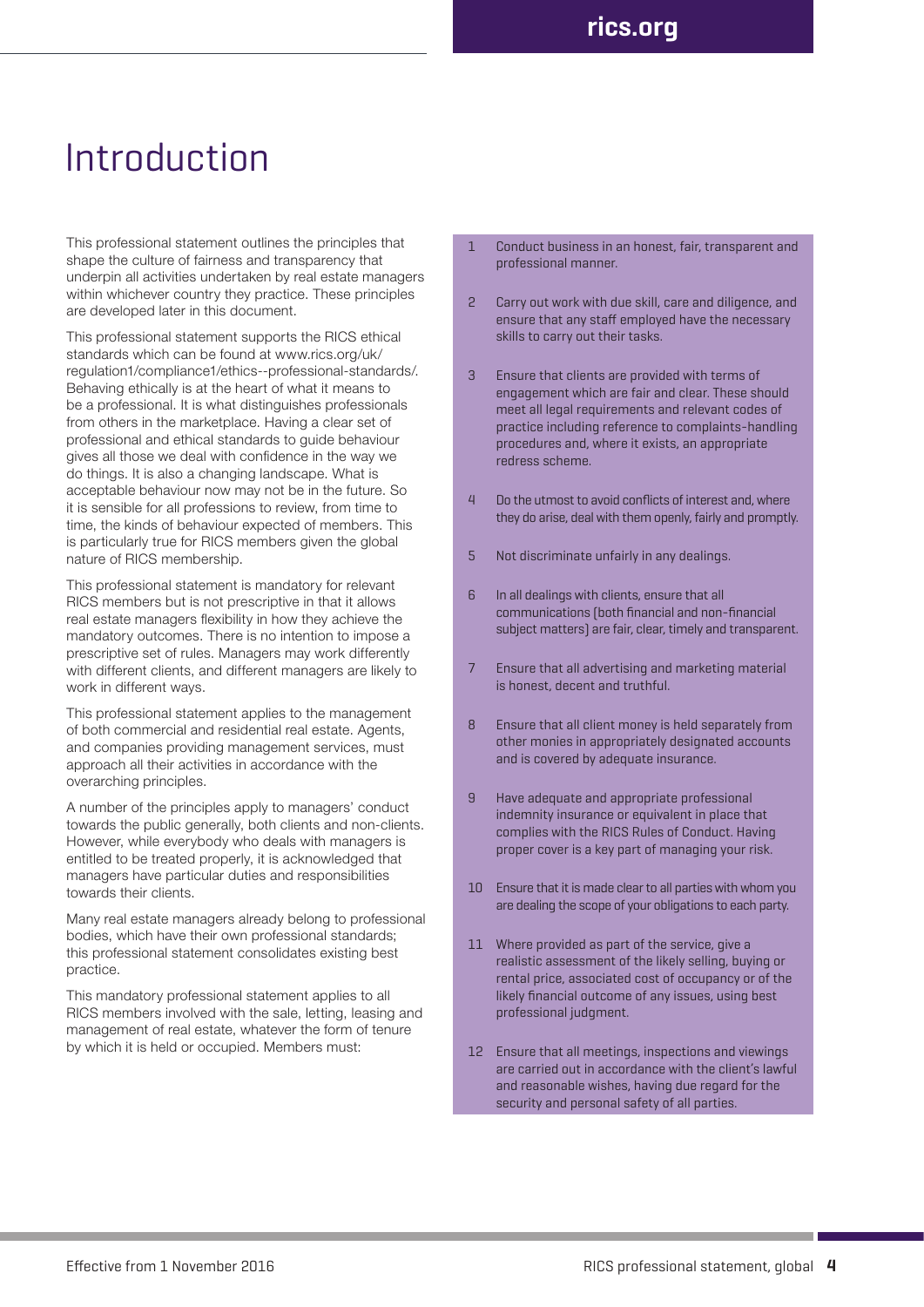In order for this professional statement to operate effectively, both individual agents and companies who provide real estate agency services must take responsibility for compliance with the core principles. Senior managers of companies that provide agency services should ensure that internal systems and procedures are in place to support these principles.

Chapters 1–8 of this professional statement draw on these 12 principles and provide examples of best practice guidance to ensure that clients receive objective advice, delivered in a professional manner. The examples are not exhaustive but are designed to set a framework for best practice in the execution and delivery of real estate agency management services, subject to specific local legislative requirements and local market specifics.

This professional statement is applicable to commercial, residential and rural transactions, including sales, acquisitions, leasing and letting, the management of both commercial and residential real estate. Agents, and companies providing management services, must approach all their activities in accordance with the overarching principles.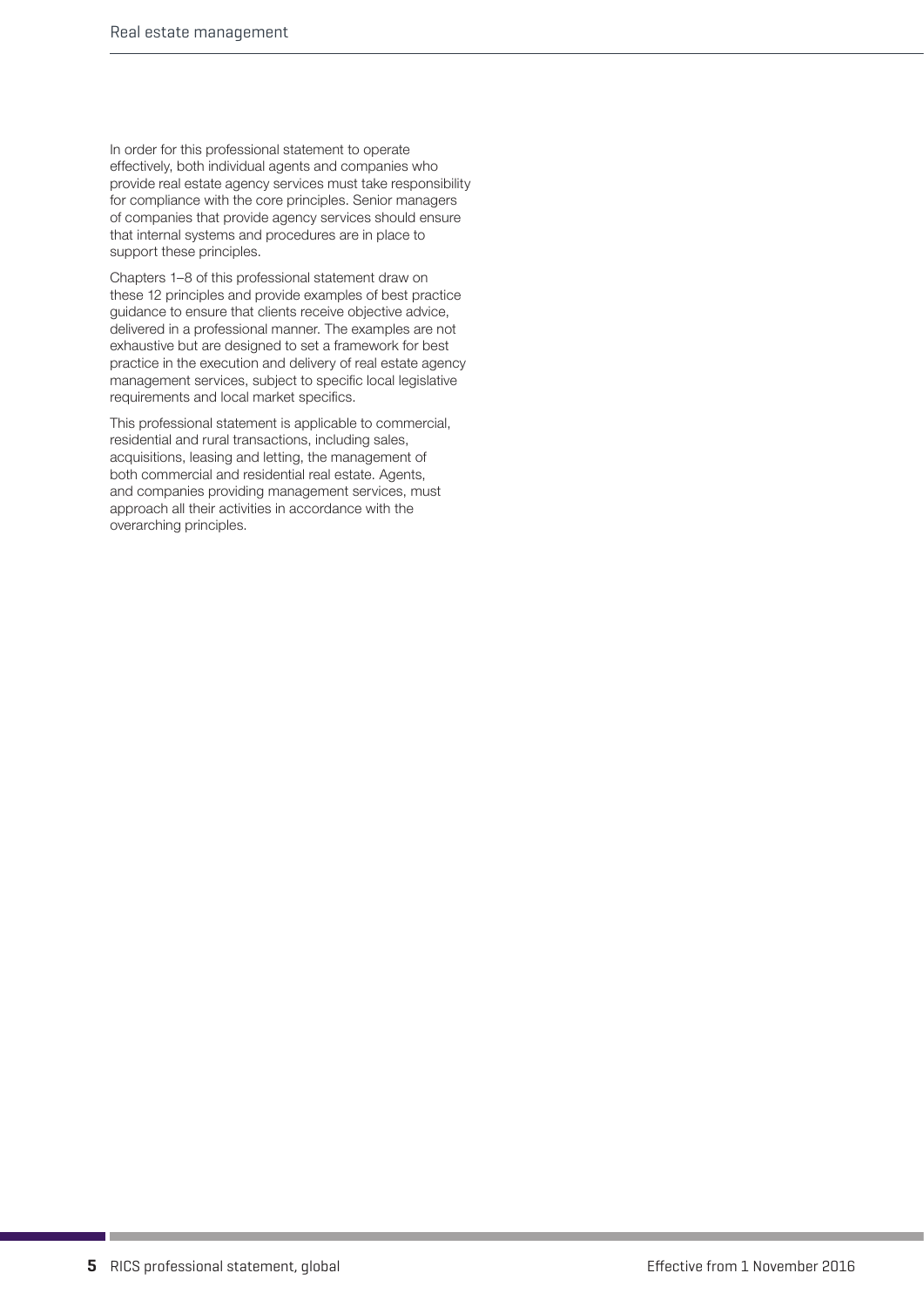# 1 Ethics

There are a number of global ethical codes relating to international real estate management. There are also many country-specific codes and codes relevant to particular professional bodies. The formal code that applies to a particular manager will depend upon the country and the sector within which that manager practises. If you are a member of a professional body, you should also refer to the code of practice or conduct for that body.

This section considers the overarching ethical responsibilities of real estate managers, whatever their country of practice, and provides guidance to help you to meet the following mandatory core principles of this professional statement.

- Conduct business in an honest, fair, transparent and professional manner.
- 2 Carry out work with due skill, care and diligence, and ensure that any staff employed have the necessary skills to carry out their tasks.
- 4 Do the utmost to avoid conflicts of interest and, where they do arise, deal with them openly, fairly and promptly.
- Not discriminate unfairly in any dealings.

## **1.1 Introduction to ethics and professionalism**

The real estate manager may have both legal and ethical responsibilities. Any legal responsibilities will be set out within either public or private laws for the respective country.

Ethical obligations impose a higher level of responsibility and may have not just legal, but moral obligations. The resolution of issues often involves a subjective decision based on personal ethical values and those ethical rules set out in professional codes of conduct. Laws may also set out the legal responsibilities regarding conduct.

This professional statement sets out the standards of performance and service your clients can expect to receive from you and aims to ensure that you act professionally at all times. A useful definition of professionalism is as follows:

#### *'Professionalism is the giving of one's best to ensure that clients' interests are properly cared for, but in doing so the wider public interest is also recognised and respected.'*

(Source: H Land FRICS, Professional ethics and the rules of conduct of the RICS, CPD Study Pack, College of Estate Management)

## **1.2 Your general duty of care as a real estate manager**

This professional statement requires that managers carry out work with due skill, care and diligence. This means that you should:

- use your best endeavours to achieve the best possible outcome for your client, within the limitations of the market conditions and the observation of ethical codes
- not release any information confidential to your client without their express permission or unless legally required to do so, or use such information in a way not originally intended without their express permission or unless legally required to do so.
- Ensure that all staff are appropriately trained and supervised for the tasks assigned to them
- not accept an instruction which is beyond your field of experience, unless you secure the assistance of a specialist in that particular field.

You **must** always ensure that you carry out all services with reasonable care and skill. What is 'reasonable' is measured by the standards of a reasonably competent and experienced member of the real estate management profession. The duty of care and skill applies to every aspect of your services.

Your duty of care exists throughout the period of your instruction. This includes exercising reasonable care and skill in advising on the financial implications of any negotiations.

## **1.3 Corporate social responsibility**

Corporate social responsibility (CSR) refers, in essence, to an understanding of the total impact of your work. It entails adopting an overall attitude of responsibility, taking into account the nature of your relationship with your employees, customers, suppliers and the wider local community. It involves going beyond the minimum legal and professional requirements and following certain principles to ensure you minimise any potentially negative impact of your work.

When considering your overall impact, you should refer to:

- the suppliers you choose and the way in which you deal with them. Working with suppliers who do not follow good environmental practices could be deemed as irresponsible as doing so yourself
- your employees; for a responsible organisation, good relationships with your employees should go beyond simply complying with legal requirements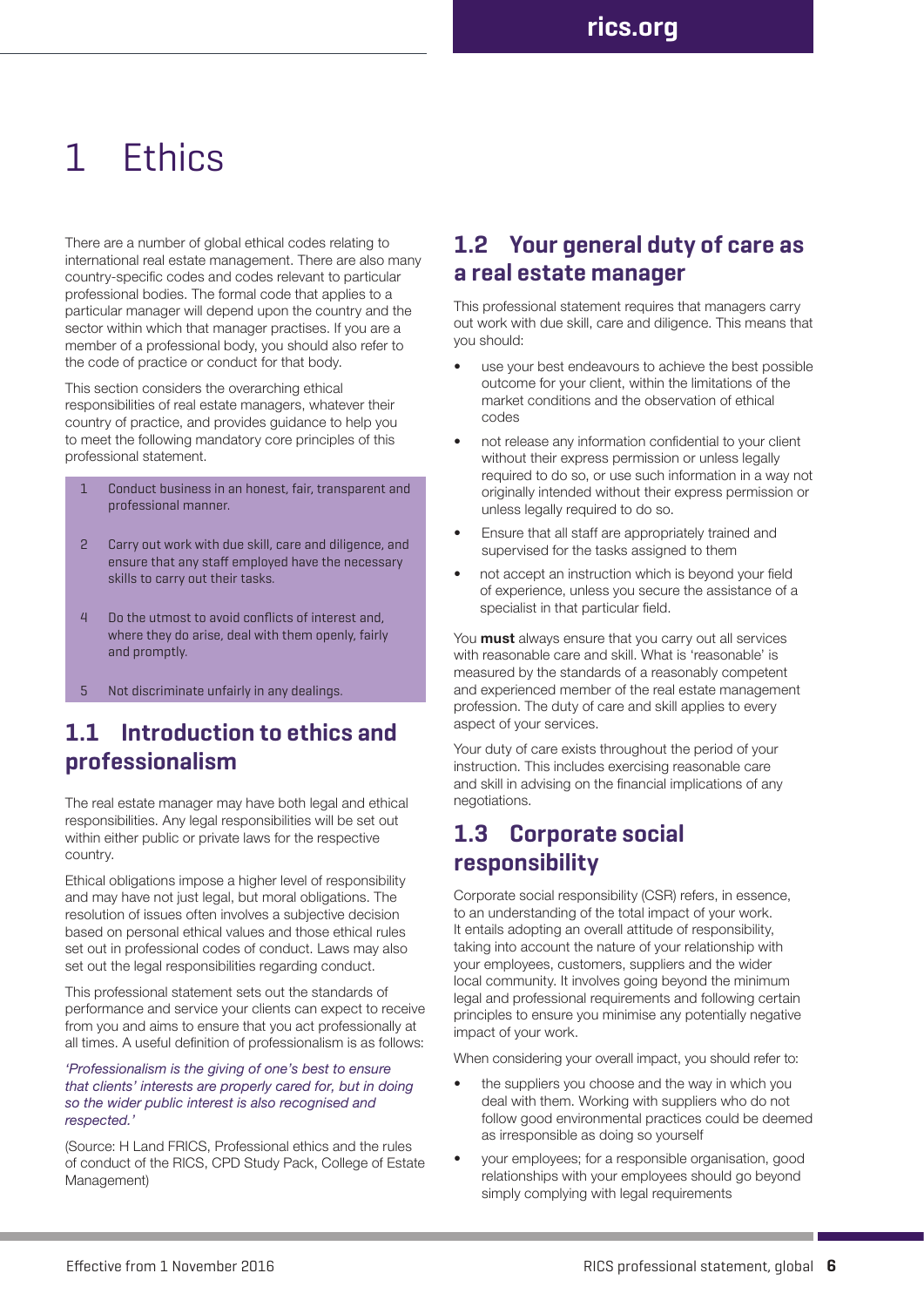- the local community and how your work and the management of your client's properties affects this
- the environment, including with regard to all premises under your control, taking into account the efficient use of resources and efforts to reduce pollution and waste (see section 4.12 on Sustainability).

## **1.4 Dealing with conflicts of interest**

A conflict of interest is anything that impedes your ability to focus on the best interests of your client. This is a matter for your judgment – not the client's. You **must** make every attempt to avoid any such conflict.

This professional statement requires that you mitigate conflicts of interest and deal with them openly and fairly, and immediately as they arise.

You **must** disclose any conflict of interest promptly and in writing taking account of any duty of confidentiality. With informed consent from your client it may be possible for you to continue to act for them but if consent is not forthcoming or you are unable to disclose your interest due to confidentiality you should cease your activities for all clients involved.

In all cases of a conflict of interest, you should consult your client, take their instructions and keep a full note of the discussion and instructions in the file.

## **1.5 Understanding discrimination**

You **must not** discriminate against any party relating to the management of real estate:

- on the basis of gender, age, race, creed, religion, disability, sexual orientation, or national origin or
- favour any party because they are likely to instruct you on other property matters, or use services offered by you or your related parties.

You **must** ensure that you do not discriminate unfairly against any party:

- in the terms you are prepared to agree on a management issue or
- in your treatment of persons in need of real estate for occupation or investment purposes.

## **1.6 Vulnerable customers**

Vulnerability can include anything that may have an impact on a person's ability to make a sound and reasoned decision. You **must** ensure that you do not discriminate against vulnerable customers or clients – either explicitly or implicitly – by your actions.

Assessing the potential vulnerability of a customer can be a sensitive matter and may require you to make a judgment. Staff should understand their obligations in this area and, if you are a manager, you should have in place appropriate procedures and relevant training to deal with these matters.

If, in your opinion, a customer may be vulnerable, you should take this into account in any information or guidance you give to them, particularly if any decision they make is based solely on that information or advice.

If a customer makes a decision that may have legal connotations, you should explain that they should discuss this with their legal advisers. You might also consider speaking to the customer's legal advisers if you are concerned about any decisions that are being taken.

## **1.7 Responsibility for others**

You may be held legally responsible for the actions of any staff you employ. Best practice recommends that you should:

- train staff initially, and on a continuous basis, keeping records of all training and its recipients
- maintain awareness of legislation and relevant codes of practice
- supervise staff adequately
- be aware of who your related parties are and satisfy yourself that they are aware of any legal and ethical requirements and can be relied upon to comply with them
- ensure that there is documentary evidence showing that all staff have been given proper instructions and training about compliance with relevant laws and these standards.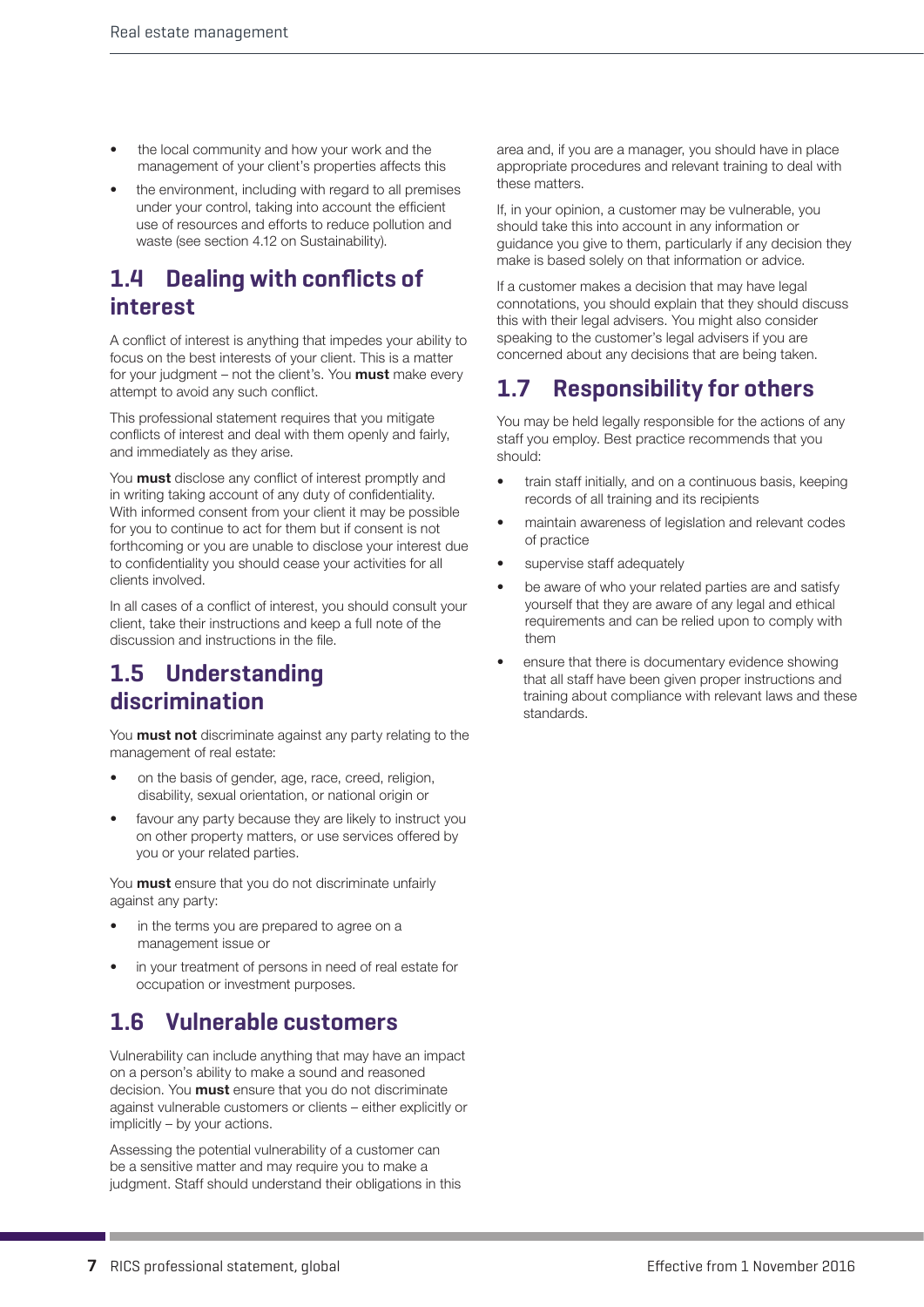# 2 Securing instructions

Prior to accepting an instruction to commence work, you should clarify for whom you will be working and how you will be paid, thereby spelling out unequivocally whose interests you will be representing.

You will act with partiality, usually to represent the interests of a particular party.

This section gives advice on the securing of instructions from lessors and lessees. Its guidance aims to help you meet the following principles in this professional statement:

- 1 Conduct business in an honest, fair, transparent and professional manner.
- 3 Ensure that clients are provided with terms of engagement which are fair and clear. These should meet all legal requirements and relevant codes of practice including reference to complaints-handling procedures and, where it exists, an appropriate redress scheme.
- 4 Do the utmost to avoid conflicts of interest and, where they do arise, deal with them openly, fairly and promptly.
- 10 Ensure that it is made clear to all parties with whom you are dealing the scope of your obligations to each party.

## **2.1 Introduction**

The relationship between you and your client will be based on terms of engagement or a contract, which will determine the rights and duties of both parties. If the contract does not set out specific terms, these may, in some countries, be implied by law.

## **2.2 Types of client**

As a real estate manager, you may be acting for a number of different types of client, including a:

- **landlord**
- tenant
- investor
- business
- individual.

This list is not, of course, exclusive.

It is important that you understand your client and their objectives before entering into terms of engagement.

## **2.3 Before taking instructions**

#### **2.3.1 Conflict of interest checks**

Before taking instructions from a client, you **must** check that there are no existing conflicts of interest (see section 1.4). You should declare any other possible conflict of interest and gain the potential client's written permission for you to continue to act for them.

#### **2.3.2 Confirming the identity of your client**

Money laundering is an international concern. Individual countries have implemented regional and international regulations in slightly different ways and you should therefore refer to the specific legislation for your country. As general guidance, you should make every reasonable effort to confirm the identity of your client before accepting instructions. Refer to RICS' *Money laundering guidance*  (2011) for further information.

## **2.4 Sharing information with your potential client**

#### **2.4.1 Terms of engagement**

Before confirming terms, you should communicate with the client and discuss their requirements and the reasons for these in reasonable detail. You should act within the limit of your experience, knowledge and competence to meet your client's requirements. Agree with your client the level of feedback and reporting they wish to receive and how you will present information to them.

You should give written confirmation to your client of their instructions for you to manage real estate on their behalf. This should include details of your fees and expenses, clearly setting out any base or additional fees, your business terms and the duration of your instructions. You should give your client these details before they are committed or have any liability towards you. Terms of engagement should clearly state the scope of the management activities you will carry out, and specify what activities are not included, for example, formal valuations, building surveys or technical surveys. The terms should also include a governing law and jurisdiction provision setting out with which country's laws the terms will be governed by and interpreted and to which jurisdiction any unresolved dispute or difference arising in connection with the terms of engagement will be subject. Terms of engagement can include a single document or a number of documents, which are to be read in conjunction with each other. You should ensure that your terms are fair and that the documentation is written in plain, intelligible language. You should also have regard to sections 1.5 and 1.6 of this guidance to ensure you do not discriminate and that you recognise the needs of vulnerable customers.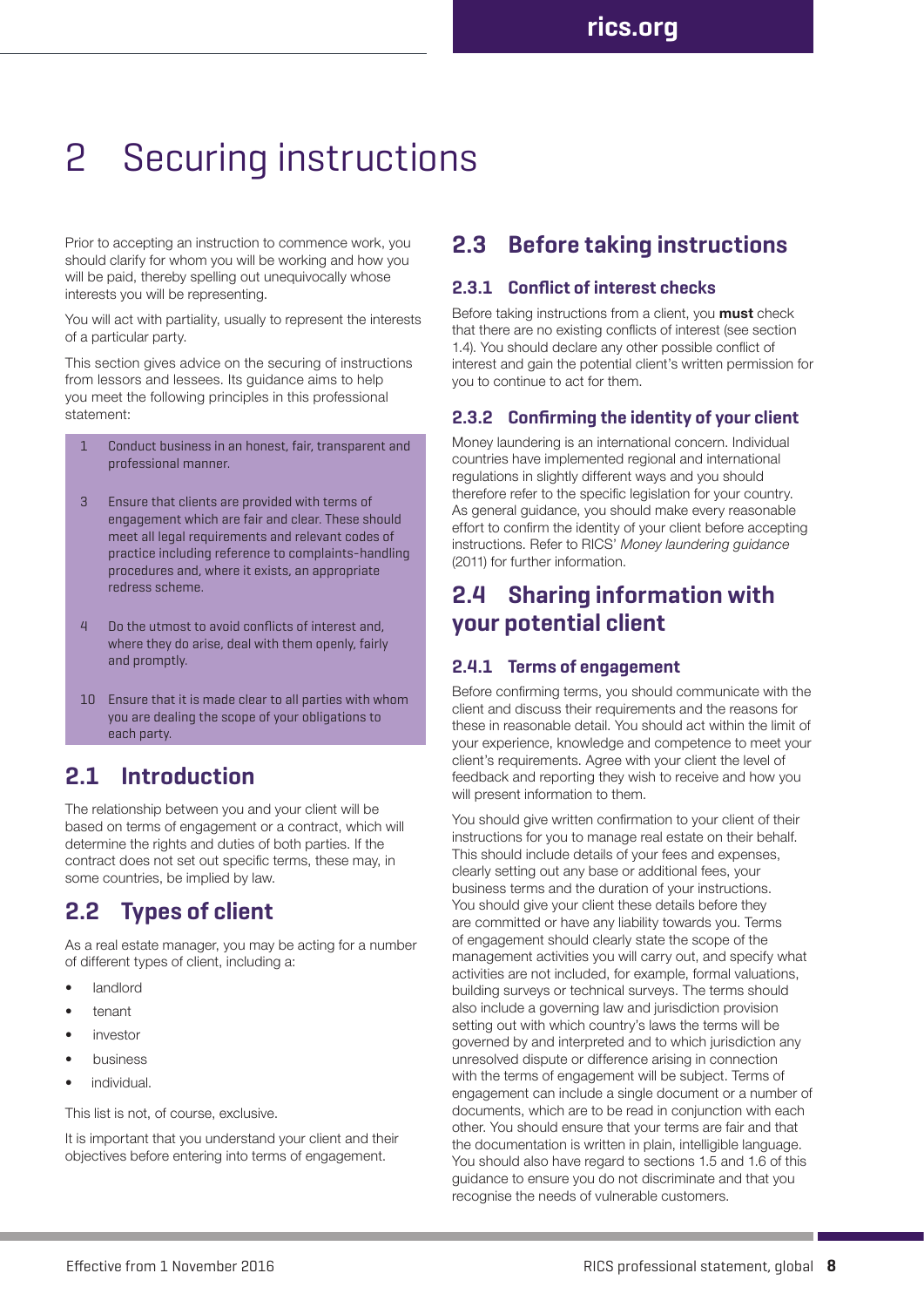If you use standard terms of engagement, you should ensure that you give clients an opportunity to negotiate individual terms.

Your terms of engagement should also state that a copy of your complaints-handling procedure is available on request.

You should sign and date your terms of engagement before they are given to your client. Ask your client to sign a copy as well and provide them with a copy for their records. You should take all reasonable steps to satisfy yourself that your client is entitled to instruct you. Any future changes to your terms of engagement should be agreed with your client, promptly confirmed in writing and signed by yourself and your client.

Prior to commencement, the length of your appointment should be agreed and clearly detailed within the terms of engagement, together with any process for renewal, review of fees and termination.

Your terms of engagement should also define who is the employer of any onsite staff; this will usually be the landlord or the manager under the lease, rather than the managing agent.

#### **2.4.2 Fees, charges and taxes**

You should provide full and clear written details of your fees and expenses to your potential client, as stated in section 2.4.1. These should include:

- details of the circumstances in which the client will become liable to pay you a fee or commission
- details of the amount of your fee
- particulars of any payments which do not form part of your payment for carrying out management work, but which will, or may, in certain circumstances, be payable by the client to you or any other person, and particulars of the circumstances in which these payments will become payable
- particulars of the amount of any payments falling within the point made above or, if you do not know the amount at the time the information is given, an estimate of that amount, together with details of how it will be calculated.

You should make clear reference to whether your fee or any expenses are exclusive or inclusive of any relevant taxes.

Where fees are ultimately to be paid by or recovered from a third party, for example, a tenant under a service charge arrangement, you should ensure that there is absolute transparency and that fees relate only to the work done and for which the third party is strictly liable.

#### **2.4.3 Timings**

Specify in your terms of engagement the point at which your entitlement to your fee is to be triggered; for example, on completion of the rent review, at lease renewal, or on a particular date for a regular payment on a retained agreement.

#### **2.4.4 Penalties**

You may have a legal right to interest on late payment. You should check the relevant legislation to determine this and include such information in your terms of engagement.

Section 2.5 provides more information about the requirements relating to providing services to other parties.

#### **2.4.5 Finalising terms of engagement**

As stated in section 2.4.1, your terms of engagement should be signed by both yourself and your client. You may choose to include matters such as any agreed expenditure in a separate letter.

It is your decision which individual clauses are included in your terms of engagement, other than those prescribed by relevant legislation.

## **2.5 Commissioning other documentation or other parties**

When managing a property, there may be specific requirements regarding the documentation that should be provided during the management process, or contracts that need to be procured. There may not be any defined form of procurement for these, but you should make it clear how these will be dealt with within your terms of engagement. You should, of course, satisfy yourself of the ability of any external provider or contractor to meet the necessary timescales. The way in which payment should be made for these activities should also be clearly set out.

You should disclose to your client any commission or feesharing arrangement you may have for the provision of any other documentation.

## **2.6 Offering services to other parties**

Advise your client in writing if you intend to offer services to other parties, and note what these services would be. You should be mindful of any specific legislation regarding offering services to other parties.

## **2.7 Instructing a sub-agent**

If you wish to appoint a sub-agent to undertake certain specialist management activities, you should first obtain your client's authorisation. The appointment of a sub-agent without authorisation may be considered a breach of your duty to your client.

Even where a real estate manager appoints a sub-agent with the specific authorisation of the client, there may be no direct legal relationship between the client and subagent. You could therefore find that you are responsible for the sub-agent's actions and for payment of their fees. You should check relevant legislation regarding this.

In all instances, you should ensure that any sub-agent holds adequate and relevant insurances.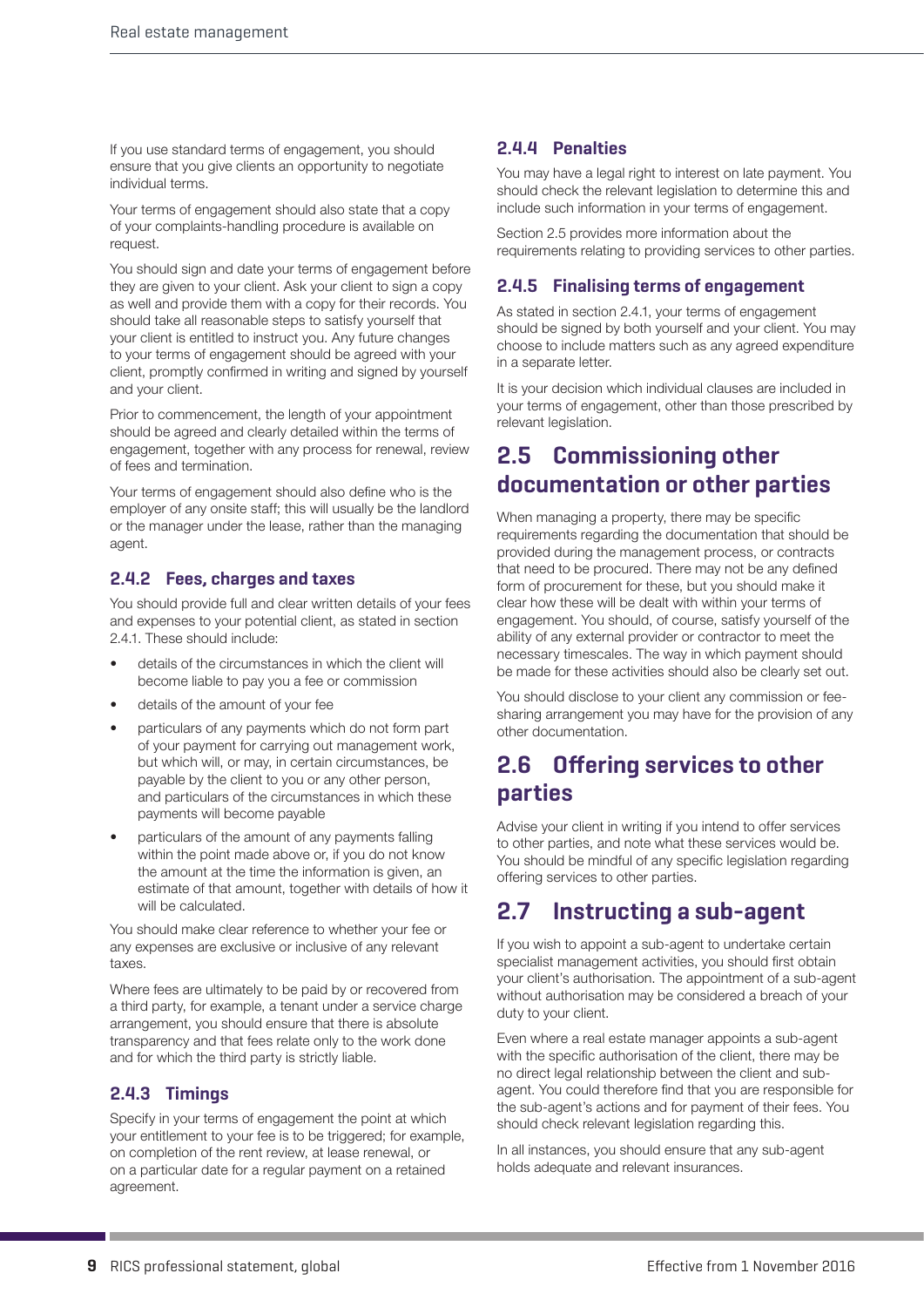## 3 New lettings and lease renewals

This section gives advice on new lettings and lease renewals and should be read in conjunction with the mandatory requirements for this professional statement, which provide guidance for agents dealing with the letting of real estate. This section builds on these general agency principles and provides further guidance relating to specific lease terms that will have an effect on the management of the property. This section aims to help you meet the following mandatory requirements:

- Conduct business in an honest, fair, transparent and professional manner.
- 2 Carry out work with due skill, care and diligence, and ensure that any staff employed have the necessary skills to carry out their tasks.
- 6 In all dealings with clients, ensure that all communications (both financial and non-financial subject matters) are fair, clear, timely and transparent.
- 10 Ensure that it is made clear to all parties with whom you are dealing the scope of your obligations to each party.
- 11 Where provided as part of the service, give a realistic assessment of the likely selling, buying or rental price, associated cost of occupancy or of the likely financial outcome of any issues, using best professional judgment.

### **3.1 New lettings**

#### **3.1.1 General principles of negotiating lease terms and agreeing heads of terms**

You should always ensure that you negotiate lease terms openly and constructively, with the views of the tenant clearly in mind. You should ensure that any third party consents have been provided. Offers are to be made in writing and should clearly state:

- the rent
- the service charge (if relevant)
- the length of the term and any break rights and related terms
- whether or not tenants will have security of tenure
- agreed use
- the rent review and/or indexation arrangements
- rights to assign, sublet and share the premises
- repairing obligations
- agreed guarantee arrangements
- insurance provisions
- any relevant taxation status of the premises
- the terms of any options.

You should seek to promote flexibility, stating whether alternative lease terms are available and proposing rents for different lease terms if requested by prospective tenants. If alternative lease terms are offered, the rent should be appropriately priced for each set of terms.

The terms offered will reflect the type, location and condition of the property and the state of the property market. In an effort to ensure access to market data, you should, wherever possible, avoid unnecessary secrecy as to the final agreed transaction, while recognising the confidentiality requirements of the parties or those imposed by legislation.

You should assess the tenant's ability to pay relevant costs, particularly rent and any service charge. This should be assessed in a manner and to a level of detail that is appropriate to the accepted principles in your world region. This may include requesting written references from appropriate parties: accountants, trade suppliers, and the previous landlord. If the tenant is a limited company, you should consider reviewing the audited accounts for the last three years of trading. If this information does not provide sufficient comfort you should seek a guarantee from a relevant guarantor for the rent and other liabilities under the lease. Any information provided by the tenant should be kept confidential, unless already publicly available. Where you feel your assessment does not give an appropriate degree of confidence you should advise your client accordingly.

You should provide estimates of the likely service charges, and any other outgoings to the tenant.

You should also provide a copy of your planned maintenance programme, an energy assessment and any report relating to hazardous materials.

#### **3.1.2 Length of lease**

The length of lease is usually subject to negotiation between the parties, but there may be situations where the length is set by law. This may particularly be the case in countries where tenants have security of tenure at the end of a lease, involving a lease renewal in this situation. The length of lease available, and any choices of length, should be made clear to the tenant, together with details of any rights to break the lease before the end of the contractual term. You should consider appropriate lease lengths for the market conditions, type of property and type of tenant taking account of any legislative requirements.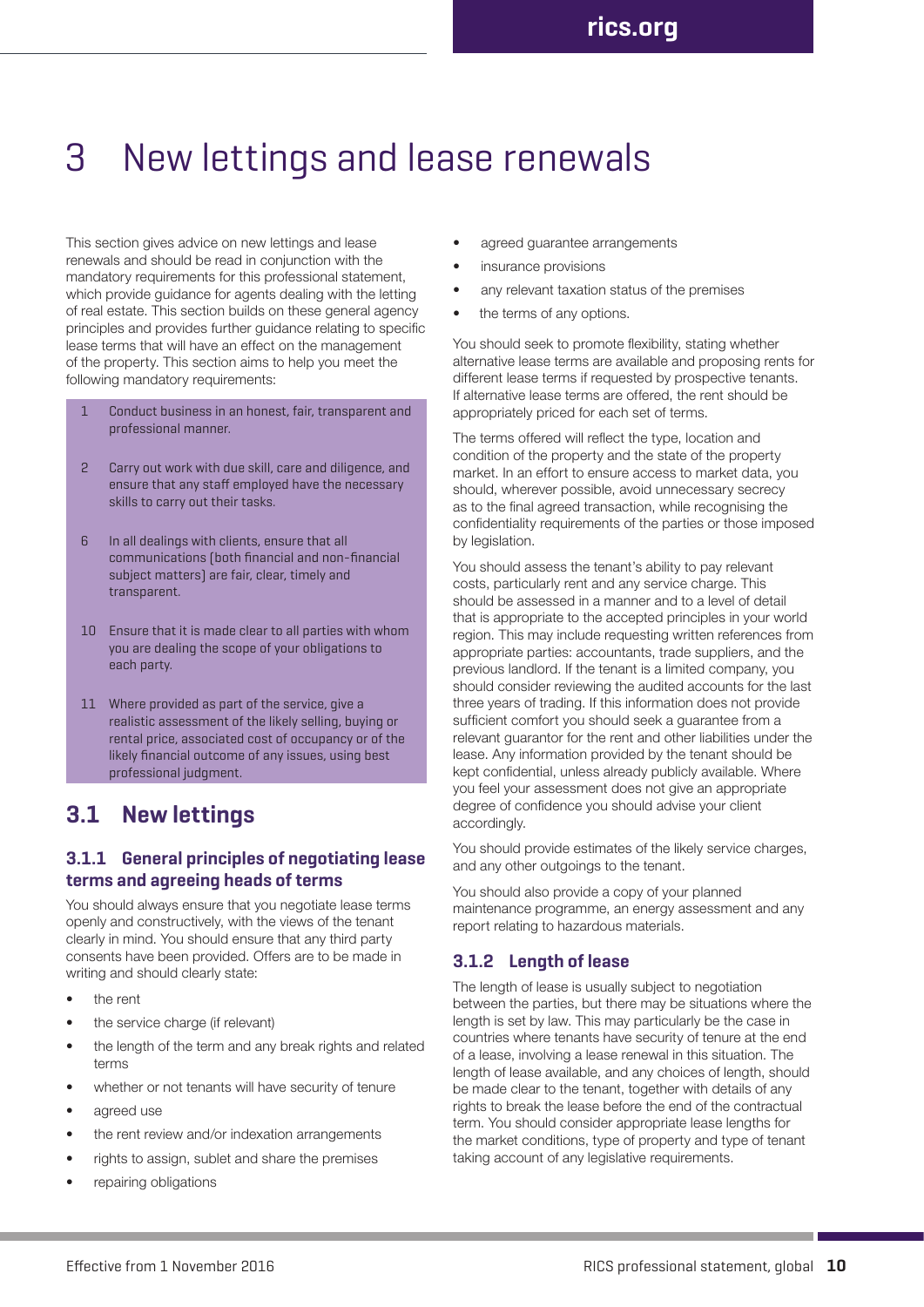#### **3.1.3 Rent**

You should determine an appropriate level of rent based on:

- market evidence
- the state of the property market
- the location
- type of property
- age of property
- character of property
- size of property
- condition of the property
- terms of the lease to be granted.

#### **3.1.4 Rent reviews**

Leases should contain provisions for review or indexation on a periodic basis and according to local market practice. Rent reviews should be clear, with headline rent review clauses avoided. The mechanism for determining the rent at review should be clearly defined. If there is a market rental value provision, it should specifically exclude (or disregard) any improvements made by the tenant, other than as part of an explicit obligation.

You should also offer alternative mechanisms for rent review adjusted to reflect any associated risk. Such alternatives could include:

- upwards and downwards rent reviews
- index-linked rent reviews
- base rent plus a turnover rent, determined on an annual basis, based on turnover reported in accounts.

Where you cannot give options, you should advise the tenant of the reason for this.

The lease should allow both landlord and tenant to start the rent review process. You should also make sure there are controls in the event of disagreement that will be referred to an independent expert or arbitrator to settle.

#### **3.1.5 Insurance**

Insurance provisions should accord with market practice in each world region. You should agree who will insure the buildings and who will pay the premiums. Generally, the tenant will pay the premiums; for multi-occupied buildings this may be through the service charge, or could be charged separately as a contribution towards the total premium.

You should ensure that the lease includes provisions dealing with a situation where damage occurs to an uninsured risk or where there is a large excess. Rent suspension should apply if the premises are damaged by an insured risk or uninsured risk, other than where caused by a deliberate act of the tenant. It may be appropriate to agree that the tenant may terminate the lease in the event of uninsured damage, or for the landlord to choose to rebuild at their own cost, so that the lease remains in

operation. You should also consider engineering insurance cover and property owners' liability cover.

Where the landlord is to insure, the policy terms should be fair and reasonable and represent value for money. Where the tenant leases the entire building, you should give them the opportunity to choose the insurer, who should be reputable.

You should disclose any potential conflict of interest regarding in-house insurers or third parties.

#### **3.1.6 Assignment**

You should agree to allow assignment (sale) of the whole premises, but may wish to restrict this to require prior landlord's consent, which is not to be unreasonably withheld. You may also wish to consider requesting a guarantee from the existing tenant for any future tenant taking an assignment of the lease, where the assignee is of lower financial standing than the assigning tenant

#### **3.1.7 Alterations and changes of use**

You should not seek for your client to exert more restrictive controls over alterations and changes of use than are necessary to protect the value of the property or of any adjoining or neighbouring properties owned by your landlord client. In addition, you should consider whether the tenant will be required to remove and make good permitted alterations. You should also include an obligation that all statutory consents should be obtained before any work commences. You should also recommend that your client engages external consultants to review any alterations.

### **3.1.8 Repairs**

Tenants' repairing obligations should be appropriate to the length of term and the condition of the premises and should accord with local market practice. It is common for structural and external repairs to be excluded. Tenants should be obliged to give the premises back at the end of their lease in the same condition they were in at its grant although a fair wear and tear exception may be appropriate. Consideration should be given to any incentives provided to the tenant to improve the property.

#### **3.1.9 Service charges**

The basis and method of apportionment of service charges should be demonstrably fair and reasonable, to ensure that individual occupiers bear an appropriate proportion of the total service charge expenditure, reflecting the availability, benefit and use of services. The method of apportionment should be clearly agreed within the lease provisions. Examples include:

- floor area apportionment
- value apportionment
- weighting.

In many cases, particularly buildings with a variety of different users, not all the occupiers will benefit from the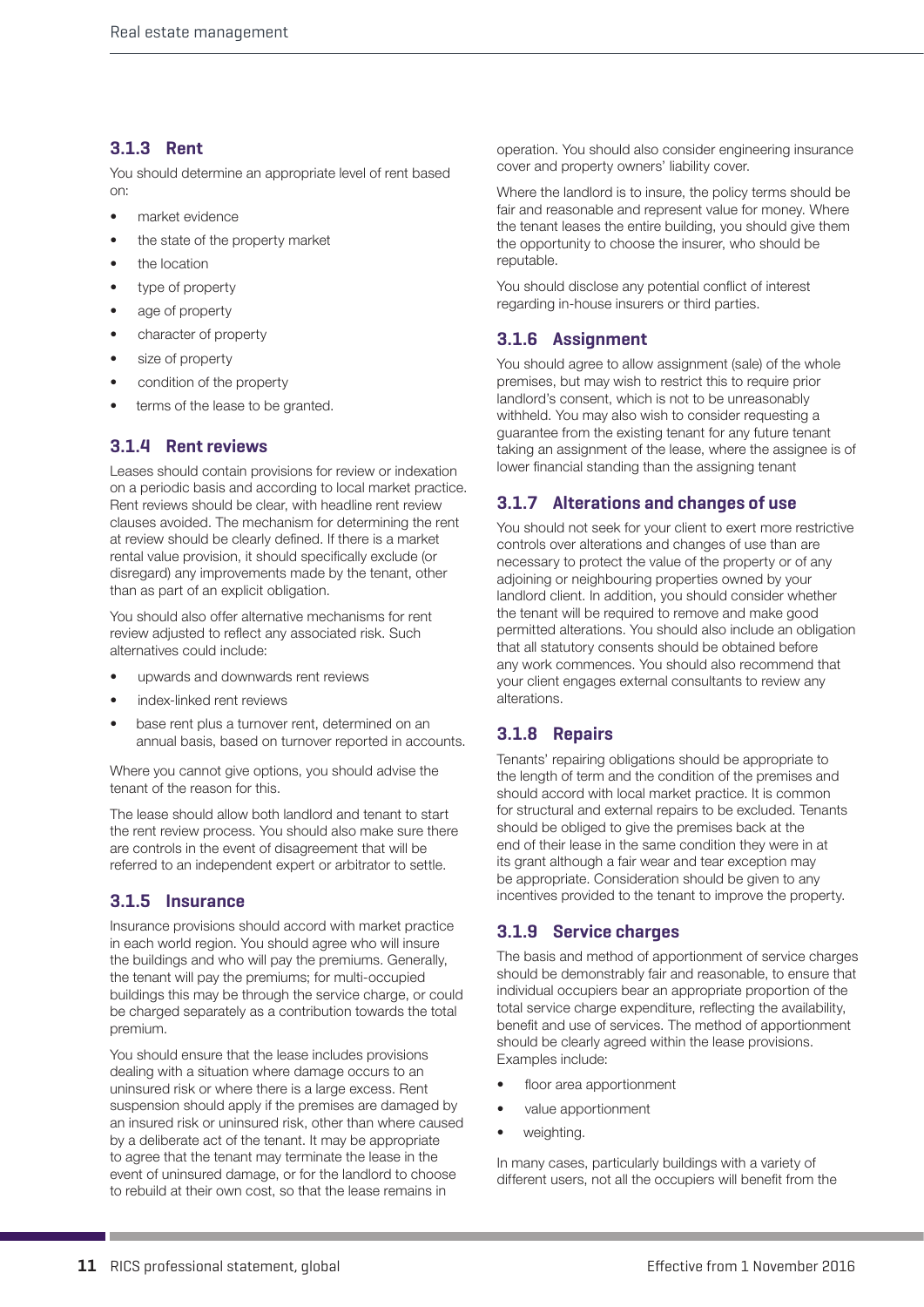services to the same extent. In such circumstances, you should divide the service charges into separate parts to reflect the availability, benefit and use of services, with each part being individually apportioned between occupiers according to the core principles.

#### **3.1.10 Rent deposits**

Where a rent deposit is required and paid by a tenant you should give a formal notification of this (in some countries this may be in the form of a deed). If necessary, this should refer to an inventory and state the time and circumstances when that deposit will be repayable, if at all. It should also clearly state what the arrangements are for arbitration in the event of dispute as to whether the deposit is to be repaid, as well as noting if interest is to accrue. The deposit should be held in a separate account until such time as it is no longer repayable to the tenant.

### **3.2 Lease renewals**

Where a lease is to be renewed, all the necessary consents should be obtained. If there is a mortgage on the property, the lender's consent is likely to be necessary. If there is a superior lease, the consent of the freeholder or superior landlord may be required.

In some jurisdictions, in the absence of a new lease being granted by the landlord, a new lease may automatically come into existence by operation of law or simply by implication from the parties' actions. This will then continue until terminated. Where leases are to be renewed by contract, a procedure should be put in place for consulting the landlord well in advance of serving statutory notices.

Some leases may effectively provide automatic renewal on a period basis unless terminated by the tenants.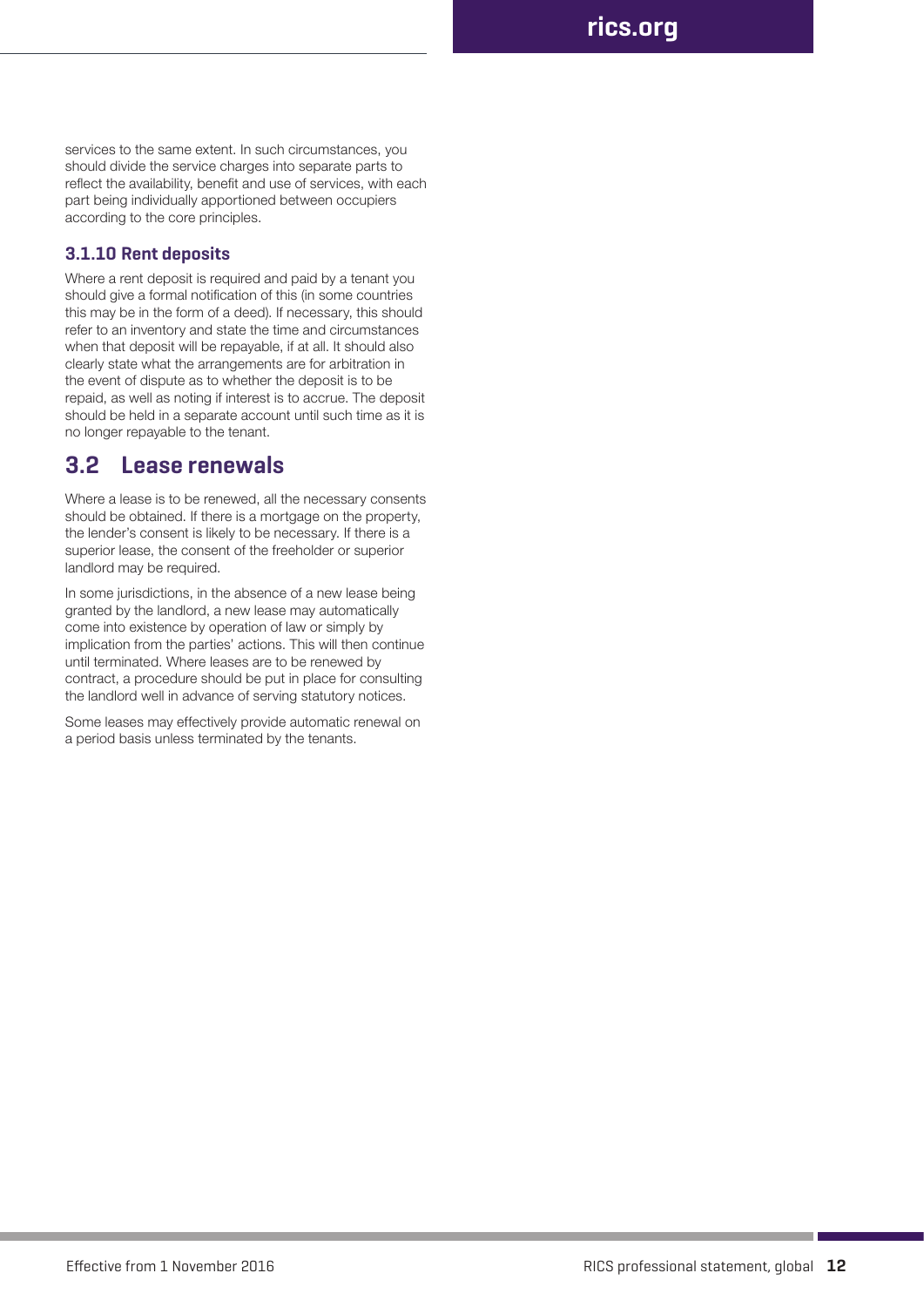# 4 Managing real estate

When providing a real estate management service for clients there are a range of activities you will be required to undertake as agreed within your terms of engagement. This section gives advice on the activities undertaken by real estate managers. Following this guidance will help you to meet the following principles in this professional statement:

- 1 Conduct business in an honest, fair, transparent and professional manner.
- 2 Carry out work with due skill, care and diligence, and ensure that any staff employed have the necessary skills to carry out their tasks.
- 6 In all dealings with clients, ensure that all communications (both financial and non-financial subject matters) are fair, clear, timely and transparent.
- 10 Ensure that it is made clear to all parties with whom you are dealing the scope of your obligations to each party.
- 11 Where provided as part of the service, give a realistic assessment of the likely selling, buying or rental price, associated cost of occupancy or of the likely financial outcome of any issues, using best professional judgment.

## **4.1 General principles**

Overall, real estate managers should manage property on an open and transparent basis, subject to maintaining confidentiality in respect of personal information. You should always deal with tenants constructively, courteously, openly and honestly throughout the term of the lease and the term of your instruction.

As a basis, you should ensure:

- that you do not do anything likely to interfere with the peace or comfort of tenants, or withdraw or withhold services reasonably required for the occupation of the premises with the intent of causing the tenants to give up possession
- that you have policies and procedures for responding to incidents of harassment from any parties
- that you have effective and fair policies and procedures for dealing responsibly with management matters
- that you are available to:
	- be contacted by telephone during normal working hours
- meet tenants
- inspect the property at reasonable times and intervals (out-of-hours meetings and inspections requested by tenants may be the subject of an additional charge to the client, depending upon your terms of engagement)
- that you provide 24-hour contact arrangements
- so far as is reasonably practicable, and consistent with statutory and contractual obligations, that you do not disclose personal information about tenants or landlords without their consent
- that you deal with written applications for permissions expeditiously and, when an application is refused, give reasons
- that you levy rents and other charges in accordance with the law, and manage the property in accordance with the law, the clauses of the relevant lease and your terms of engagement
- that you maintain efficient records relating to the building and decide for how long to keep records during any period of statutory limitation of action
- that you take out and maintain sufficient indemnity insurance cover or equivalent to protect your client's money
- that you take steps to keep yourself informed as to developments in any law affecting real estate management, to enable you to act wholly within the law.

The terms of engagement should specify the frequency of inspections and any reporting requirements. The frequency of inspections should be proportionate to the size and complexity of the scheme and the numbers of onsite personnel. You should also ensure that the tenant is aware of the address for the service of notices; this address should be within the same legal jurisdiction as the property, and could be your client's own address.

You should routinely monitor the quality and cost effectiveness of all services under your control. You should advise your clients and customers of your monitoring procedures and provide details of how they can bring any shortcomings to your attention. Any service delivery issues should be addressed without delay, with the client and customers kept informed of your actions. You should not act outside the scope of your authority and should take your client's instruction where necessary.

## **4.2 Rent**

#### **4.2.1 Rent demands**

Where required you should submit rent demands in a timely manner and ensure that these are clear and will be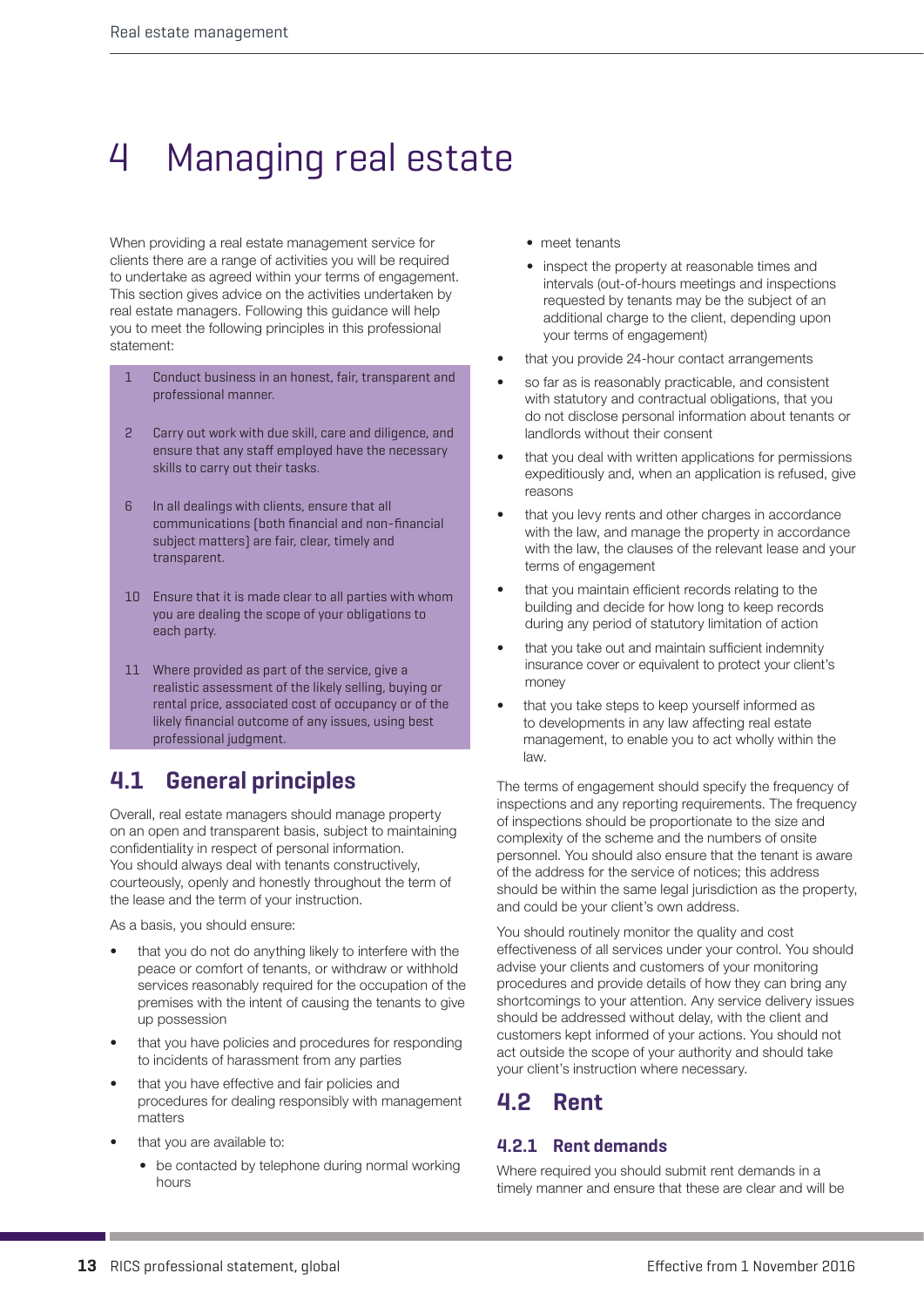Real estate management **rics.org**

easily understandable by tenants. Any relevant taxation should be included in the demand.

#### **4.2.2 Review of rent**

You should follow the required procedure for any review of rent, whether that is a statutory procedure or the procedure set out in the lease. You should discuss the review with your client prior to service of any notice, in order that you are clear about their objectives and concerns; for example, they may prefer to keep a reliable tenant at a lower rent, rather than risk losing them. You should prepare full valuations to determine the appropriate rent for the rent review taking account of the provisions set out in the lease.

#### **4.2.3 Rent arrears**

You should ensure that you have an efficient system to monitor rents collected and those that go into arrears, with standard letters chasing payments not received. You should monitor closely whether rents are received when due and, if not, communicate promptly with the tenant.

Keep your client informed in writing of any significant arrears situation as soon as practicable; advise legal protection insurers of the situation, if cover has been arranged.

### **4.3 Inventory**

While a property is within your management, and where appropriate to do so, you should hold an accurate and detailed inventory and schedule of condition, which have been formally agreed between the parties. Maintain a record of all agreed amendments that occur during the course of the lease.

### **4.4 Repairs**

You and your client have an ongoing responsibility to ensure that the property is maintained to a safe standard. You should also have regard to the terms of the lease relating to the repair obligations of the parties.

When deciding on the appropriate level of repair, you should consider the age, character and prospective life of the property (or the relevant part), and the locality within which it is situated. You should be careful not to force the landlord to carry out repairs for which they are not liable, but in all instances bear in mind the need to ensure a safe environment for the tenants and those working on site.

#### **4.4.1 Responsibilities**

The extent of your authority to deal with repairs should be clearly defined in your terms of engagement.

You should notify tenants how and to whom repairs are to be reported, with an established procedure for dealing with urgent requests for repair work, particularly out of office hours. It is best practice to have a procedure in place for dealing with after hours' emergencies.

You should deal promptly with tenants' reports of disrepair, the remedying of which is the landlord's responsibility, in a manner appropriate to their urgency.

Where your client is responsible under the terms of the lease, or by law, for repairs, the lease may stipulate the procedure for you to inspect the property and view its condition. If this is stated in the agreement, then you should comply with it. If not, you should inspect the condition and state of repair of the property at reasonable times of the day, provided that reasonable notice in writing (at least 24 hours) has been given to the tenant.

#### **4.4.2 Undertaking repairs**

You should have regard to the lease and any appropriate laws in determining the respective repairing obligations of landlord and tenant.

You should ensure that a planned maintenance programme is put in place. While not all repairs can be predicted or pre-planned, and reactive works will be necessary on some occasions, the requirement for this can be minimised by good inspection and planning regimes. You should have adequate servicing contracts in place for any plant and machinery.

You should keep tenants informed of any actions or proposed actions and, where necessary, make convenient appointments for contractors to attend. Most repairs will be required to communal parts or services and should not therefore require individual access arrangements. You should notify tenants of target timescales for response to repairs, which may vary depending upon urgency. They should also be given details of contractors, start dates and any contact details prior to works being commenced. You should have control systems in place to ensure that works have been completed to an acceptable standard prior to authorising payment of any invoice.

You should use scheme inspections to inform a programme of planned and cyclical works. This can be used to influence budget calculations and ascertain reserve fund contributions.

You should arrange for repairs to be undertaken to completion in a reasonable time and, if necessary, to a preagreed programme. Works should be carried out so as not to cause undue inconvenience to tenants. In the unlikely event that works require tenants to be rehoused while they are undertaken (for example, for urgent, unplanned major works, or works required due to health and safety reasons), this should be negotiated with the tenants. You should consult tenants before a programme of works is commenced, unless urgency or the lease dictates otherwise. Works should be carried out to a reasonable minimum standard, so that unless they are of a temporary nature, they do not need to be repeated within a short period of time relative to their nature and reasonable expectations of them. Repair work should be costeffective, taking into account its durability and expense. In certain circumstances, work that is considered not to be of a reasonable standard can be the subject of court action on the basis of a breach of contract.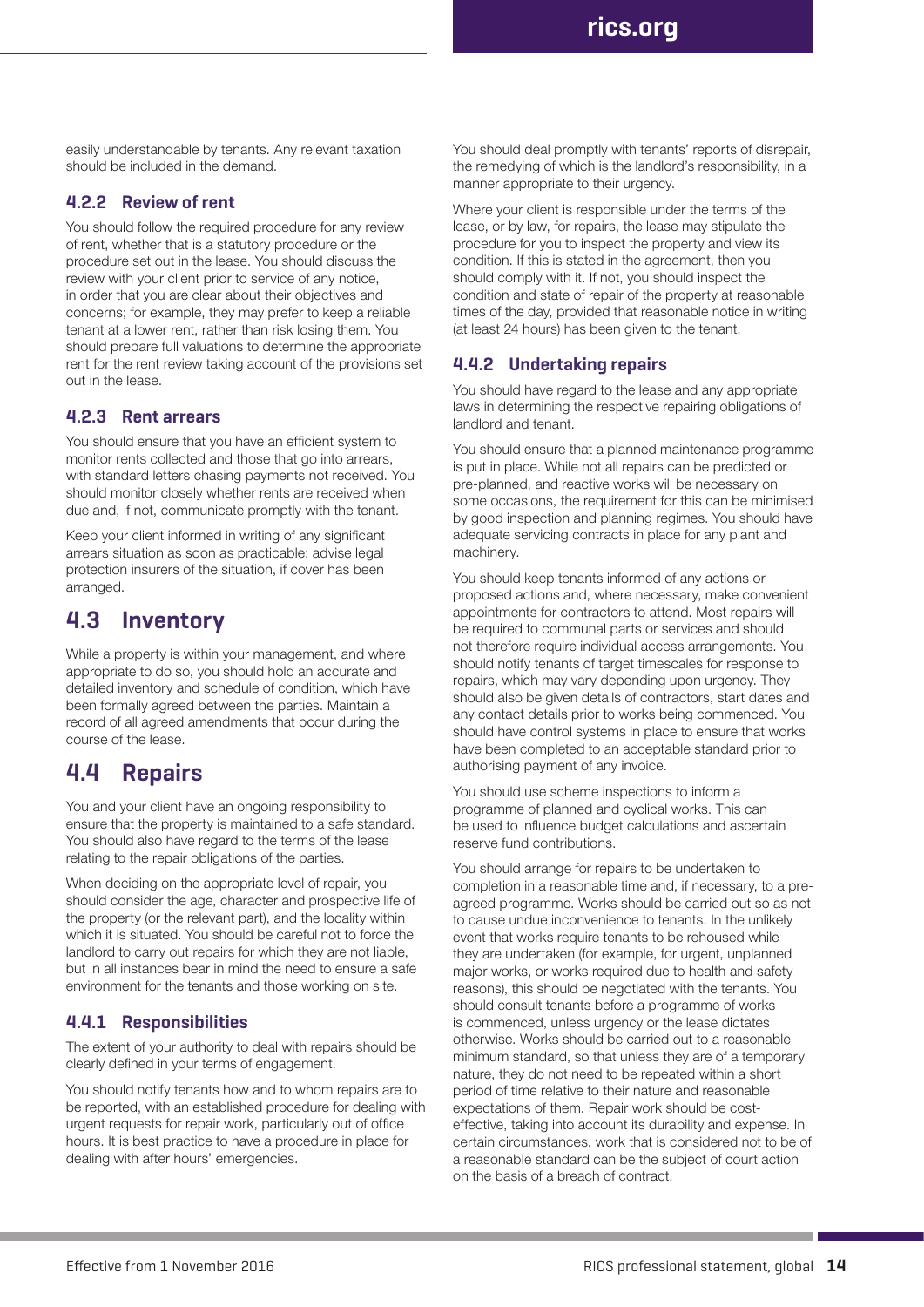When engaging contractors, you should work within your client's instructions, and should have due regard to issues of economy, efficiency, quality of service and speed. Initial quotes or estimates should have a sufficiently detailed breakdown, clearly setting out what is to be carried out and at what cost. Multiple quotes should generally be obtained particularly for larger contracts and you should consider seeking a warranty from contractors. You should also ensure that contractors have appropriate insurances in place.

You should ensure that you have sufficient funds available from your client prior to instructing a contractor, or that the method of payment has been agreed, prior to works commencing, between all parties. Contractors should issue itemised invoices for all works carried out, however minor, stating clearly for what the charges are made.

You should discuss with your client a programme of cyclical maintenance for parts of the buildings, including plant and services, which require regular maintenance. The programme should reflect realistically the cost of maintenance, including periodic redecoration work.

You should comply with statutory codes of practice to ensure safety to occupiers and the workforce and for the efficiency of repairs.

When arranging construction works, be aware that tenants are entitled to the 'quiet enjoyment' of their property. You should seek to minimise disruption and should consult tenants on the details and programme for carrying out any works. Reasonable allowance should be made in the programme for tenants' absence, for example, when they are away from the property when the works are being undertaken and access is required.

When repairs are the tenant's responsibility, you should ensure you have a proactive programme of inspection to ensure that these are adhered to. Where they are not, follow up promptly with a request for action.

#### **4.4.3 Authorisation limits and client instructions**

Your terms of engagement should specify the level of your authority to instruct contractors and commit to expenditure. The level of financial authorisation should be specified; this may vary according to the urgency of the works required. You should not exceed your authority to instruct contractors or exceed your financial authorisation without your client's instructions.

Any onsite staff should be aware of the (limited) extent of their authority to order urgent repair work.

### **4.5 Access**

The lease should contain provision for entry in emergencies. In the event that you hold a spare key, entry should only be with the express consent of the tenant or in the case of a genuine emergency. Only consider forcing entry if the tenant is unavailable or does not answer in an emergency event, such as a fire, earthquake, or problems with gas, electrics or escape of water, that pose real risk of injury or significant damage to the property.

Where the landlord is responsible under the terms of the lease or by statute for repairs, the lease may stipulate the procedure for you to inspect the property and view its condition. If this is stated in the agreement, then the landlord should comply with it. If not, you should inspect the condition and state of repair of the property at reasonable times of the day, provided that reasonable notice in writing (at least 24 hours) has been given to the tenant. You should, however, give tenants as much notice as possible that you require access and have due regard to any valid difficulties in providing access.

The tenant is entitled to quiet enjoyment of the property. Tenants should be reasonable in allowing access to the premises in order to fulfil obligations under the lease. If access is denied, you should write to the tenant advising that if access continues to be obstructed, and further damage occurs, the tenant may be liable.

## **4.6 Insurance**

Usually, the insurance obligations of the parties will be set out in the lease. You should make both your client and the tenant aware of their responsibilities and the desirability of insurance and provide a copy of any relevant insurance policies to the tenant.

Where the obligations are not set out in the lease, it is best practice to:

- draw your client's attention to the risks against which the property and all its facilities should be insured
- ensure that the landlord has appropriate insurance for a let property, particularly where they are letting a former owner-occupied property for the first time; and, when so instructed, arrange the various insurances in accordance with your client's instructions and in compliance with the lease
- periodically review the extent of cover and the level of premiums
- consider insuring for the provision of alternative accommodation, if necessary, over and above that provided for in a standard policy; and, where appropriate, for the employers' liability, legal fees, fidelity, engineering, public liability and communal contents so as to protect the parties as far as reasonably possible from unexpected liabilities
- make clear who is responsible for public liability insurance
- have regard to your experience of specific insurance companies' handling of claims and general terms, as well as the premium being charged, when selecting an insurance company
- recommend an independent insurance broker in appropriate cases.

You should have sufficient detail of the building insurance available to enable a claim to be made if necessary. When a claim arises, make sure you process it promptly. You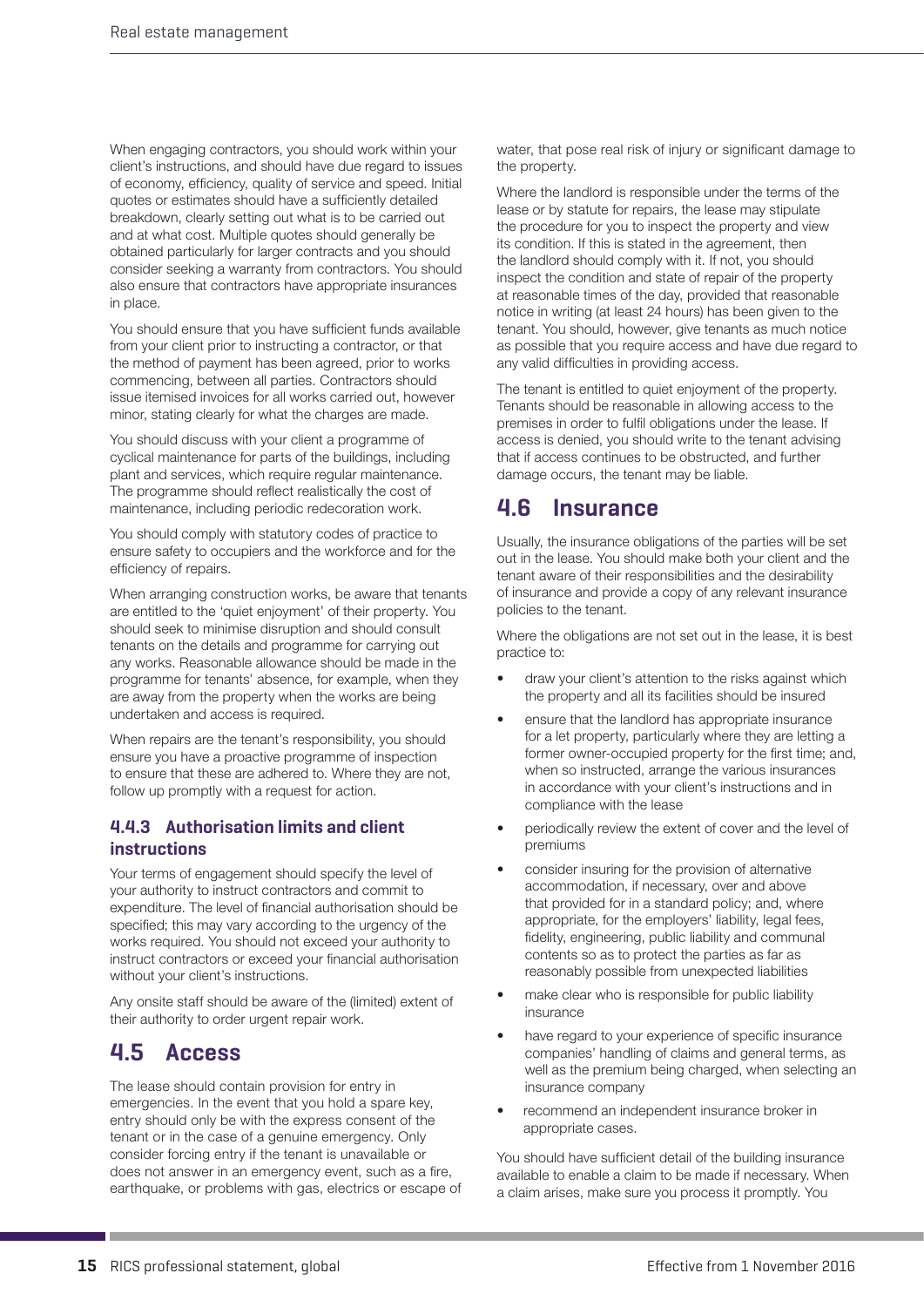may make a charge for this, depending upon your terms of engagement. You should ask the tenant or your client to sign the claim form. You should keep your client informed as to the progress of a claim or provide them with sufficient details to enable them to pursue the matter themselves if they are not satisfied.

You should notify insurers of claims at the earliest opportunity and should be aware that tenants have a right to notify insurers of possible claims.

When a claim has to be made for an insured risk on a buildings policy, it is increasingly common for the claim to be the subject of excess imposed by the insurance company. In these circumstances, you should consider whether the terms of the lease contain a provision that you are entitled to recover the excess from the tenant. Alternatively, where the tenant has paid a deposit, consider whether you are entitled to deduct the excess from the deposit. This should be clearly set out in the lease.

You should avoid making recommendations regarding insurance as some jurisdictions impose separate regulation on the provision of insurance advice.

## **4.7 Service charges**

This section assumes that properties are let on leases that permit recovery of service charges on an open book fully reconciled basis, such as in the UK 'full repairing and insuring terms' or in the US 'Triple Net terms'. In other instances, service charges may be based on estimated costs or a fixed additional charge with no reconciliation. Similarly, certain costs may not be recoverable from service charges in particular markets, such as external or structural repairs or replacement of major items of plant and machinery.

Tenants may also have differing lease terms which could restrict the recovery of specific cost items or place a cap on the total costs recovered. However, in each case you should account clearly to your client for income and costs included within the service charges or any shortfall and the position in relation to non-recoverable costs to give your client an accurate assessment of projected and actual net income.

#### **4.7.1 Service charge budgeting**

You should calculate a service charge budget using due care and diligence to make an educated estimate of the expenditure required to maintain the development and services for the forthcoming period, typically a year, and beyond. The purpose of the estimated budget is to provide a robust benchmark for the monitoring of service costs throughout the period. You should use the best information available to estimate costs as accurately as possible: you should not purposefully underestimate costs or provide tenants with misleading estimates of future contributions required. The best information available is likely to include, in descending order:

• actual costs where contracts are already in place or where the actual costs for the following period have already been agreed. These should include any known or anticipated major works or cyclical costs to be incurred during the year

- estimates based on the likely outturn of the current year, together with actual accounts for the last completed financial year and any known or likely variations or increases for the future year
- comparable evidence from similar schemes, which is often the best information available for some costs on new developments.

The budget should be approved by the client prior to the demand of any service charges. Where regulation does not set out how prepayments are to be calculated, initial service charge demands should be accompanied by a copy of the approved budget, with sufficient detail to enable tenants to understand the nature of the charges being levied and the rationale behind the level of estimated expenditure. You should be able to justify the reasonableness of any item of expenditure and the level of the charge, which should be in accordance with the terms of the lease.

Service charge reconciliations should be delivered to the tenant in accordance with local jurisdiction, regulations or in accordance with the lease terms.

#### **4.7.2 Sinking and reserve funds**

It is good practice to hold reserve and sinking funds where appropriate. If you are managing properties with no, or inadequate, reserve or sinking funds, and the lease permits, you should recommend future adequate provision to your clients.

#### **4.7.3 Service costs**

Services should be procured on an appropriate value-formoney basis. Competitive quotations should be obtained or the cost benchmarked. Your client should not profit from the provision or supply of services, although a reasonable commercial management fee may be agreed. The amount recoverable by an owner is limited only to the proper and actual cost incurred in the provision or supply of services. Any management fee should be on a fixed-price basis with no hidden mark-ups.

All costs are to be transparent, so that all parties – owners, occupiers and managers – are aware of how the costs are made up.

You should have regard to specific lease terms to identify what costs are recoverable as service charges and when they are due for payment.

#### **4.7.4 Accounting for service charges**

Service charge accounts should be prepared, and copies made available to all those contributing to them, in accordance with the terms of the lease. Copies should be made available to all those contributing to the costs as soon as possible following the end of the financial year and in accordance with local jurisdiction and regulation.

Service charge accounts should: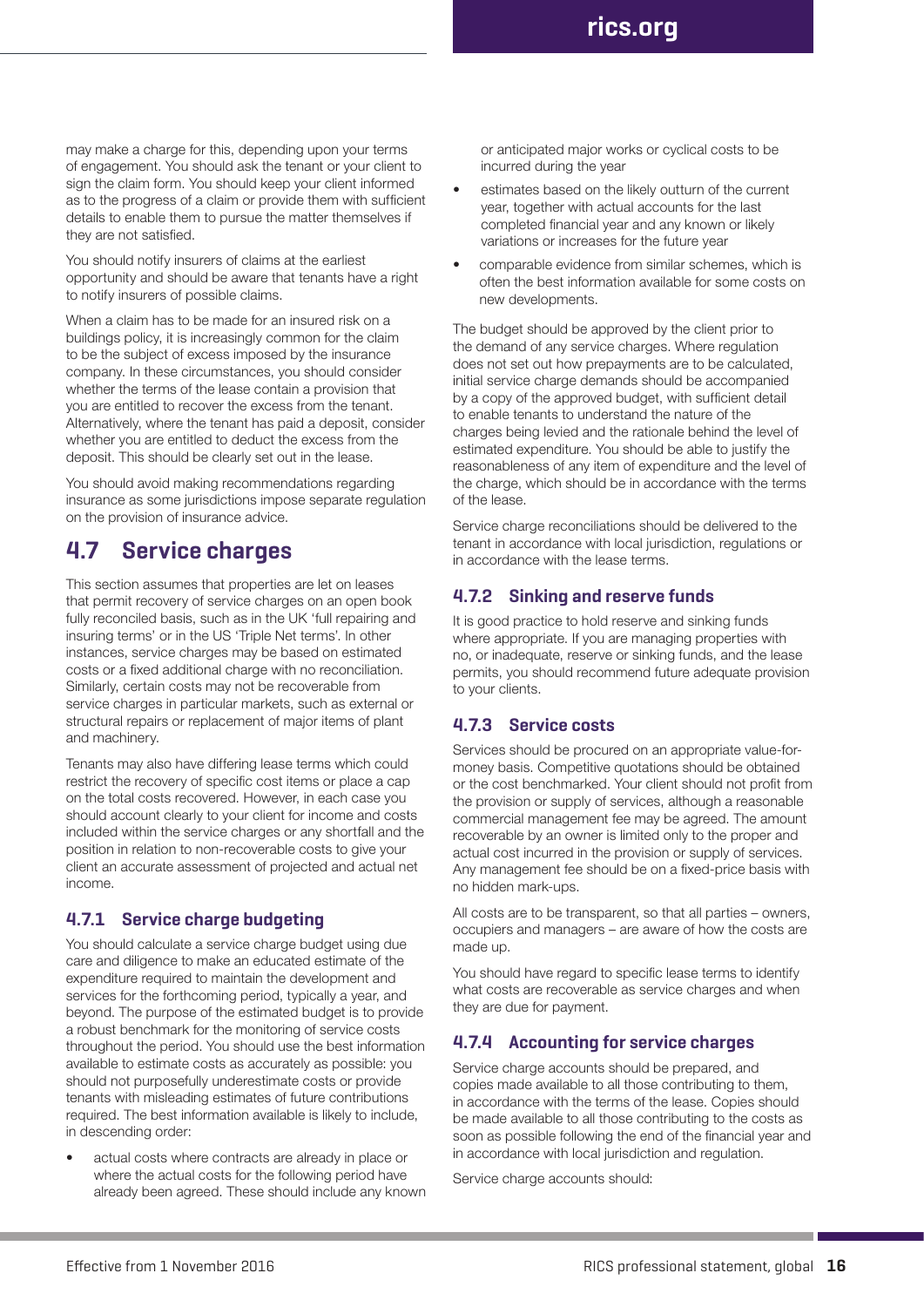- only include expenditure reasonably recoverable as a service charge under the lease
- not include any income or expenditure directly attributable to the landlord
- be prepared on a pre-payments and accrual basis
- indicate clearly all items of expenditure and income receivable during the period.

#### **4.7.5 Allocation and apportionments**

Costs should be allocated to the relevant expenditure category. Where reasonable and appropriate, costs should be allocated to separate schedules and the costs apportioned to those who benefit from those services. This apportionment should ensure that individual occupiers bear an appropriate proportion of the total service charge expenditure, reflecting the availability, benefit and use of services. You should make a full apportionment matrix available to all occupiers, clearly showing the basis of calculation and the total apportionment per schedule for each unit within the property or complex.

#### **4.7.6 Communication and consultation**

Although landlords have the right to set the standard to which their investment will be managed, and have a duty to manage, you should consult with occupiers with regard to the standard and quality of service charge provision required. You should also communicate with occupiers to ensure that services are delivered effectively for the benefit of all and to be certain that occupiers understand what they can expect to receive and how much they are required to pay.

#### **4.7.7 Duty of care**

Those managing service charges have both a duty to manage the property and a duty of care to the occupiers (who entrust the spending of their own business overheads and cash flow by funding the services) and to the owners (whose investment they are servicing). There should therefore be clear policies as to how the service charge will be managed.

#### **4.7.8 Financial competence**

In incurring costs in the provision of services, you should be mindful that it is the occupier's money that you are spending. You should therefore demonstrate a high degree of competence, professionalism, integrity, diligence, objectivity and transparency in dealing with the service charge accounts.

Statements of accounts and the certification of expenditure should be issued and undertaken in a non-partisan spirit, as an expert. You should ensure that all costs have been incurred and are properly recoverable in accordance with the leases.

Service charge monies should be held in one or more discrete bank accounts. All interest earned will be credited to the service charge account, after appropriate deductions have been made, for example, for bank charges and tax. Where separate accounts per property

are not operated, a proper and reasonable amount of interest, calculated on normal commercial rates, may be credited to the account.

#### **4.7.9 Right to challenge and dispute resolution**

All new leases (including renewals) should make provision for either party to require the resolution of disagreements through the use of alternative dispute resolution (ADR), as a cost-effective alternative to legal action. If the parties cannot agree upon a mediator or independent expert to determine the dispute, the president of RICS may (on request) nominate a suitable person.

#### **4.7.10 Timeliness**

Communication and consultation between managers and occupiers need to be timely and regular, to encourage and promote good working relationships and a firm understanding of the provision, relevance, cost and quality of services. You should issue budgets to occupiers at least one month prior to the start of the service charge year. Detailed statements of actual expenditure, together with accounting policies should ideally be issued within four months of the service charge year end. If accounts are delayed those contributing to the service charge costs should be notified of the reasons for the delay and the delay should be no more than 12 months.

#### **4.7.11 Transparency**

Transparency is essential to achieving good communication and preventing disputes. It should be promoted in the accounts, explanatory notes and policies and in day-to-day management. Prompt notification of material variances to plans or forecasts ensures better relationships between owners, managers and occupiers.

#### **4.7.12 Value for money**

Service quality is to be appropriate to the location, use and character of the property. You should procure quality service standards to ensure that value for money is achieved at all times. The aim is to achieve value for money and effective service, rather than lowest price.

#### **4.7.13 Service charge arrears**

You should ensure that you have an efficient system in place to monitor service charges received when due and those that go into arrears. You should issue tenants with timely reminders and the terms of engagement should specify the extent of your services with regard to recovering outstanding service charges, noting any fees payable for those services. You should provide regular statements of service charge payments to all those who are making payments.

You should keep your client informed in writing of any significant arrears, as soon as practicable. Your client's instructions should be taken as to the appropriate next steps. If a solicitor needs to be appointed, this should be with your client's authority; it should be confirmed that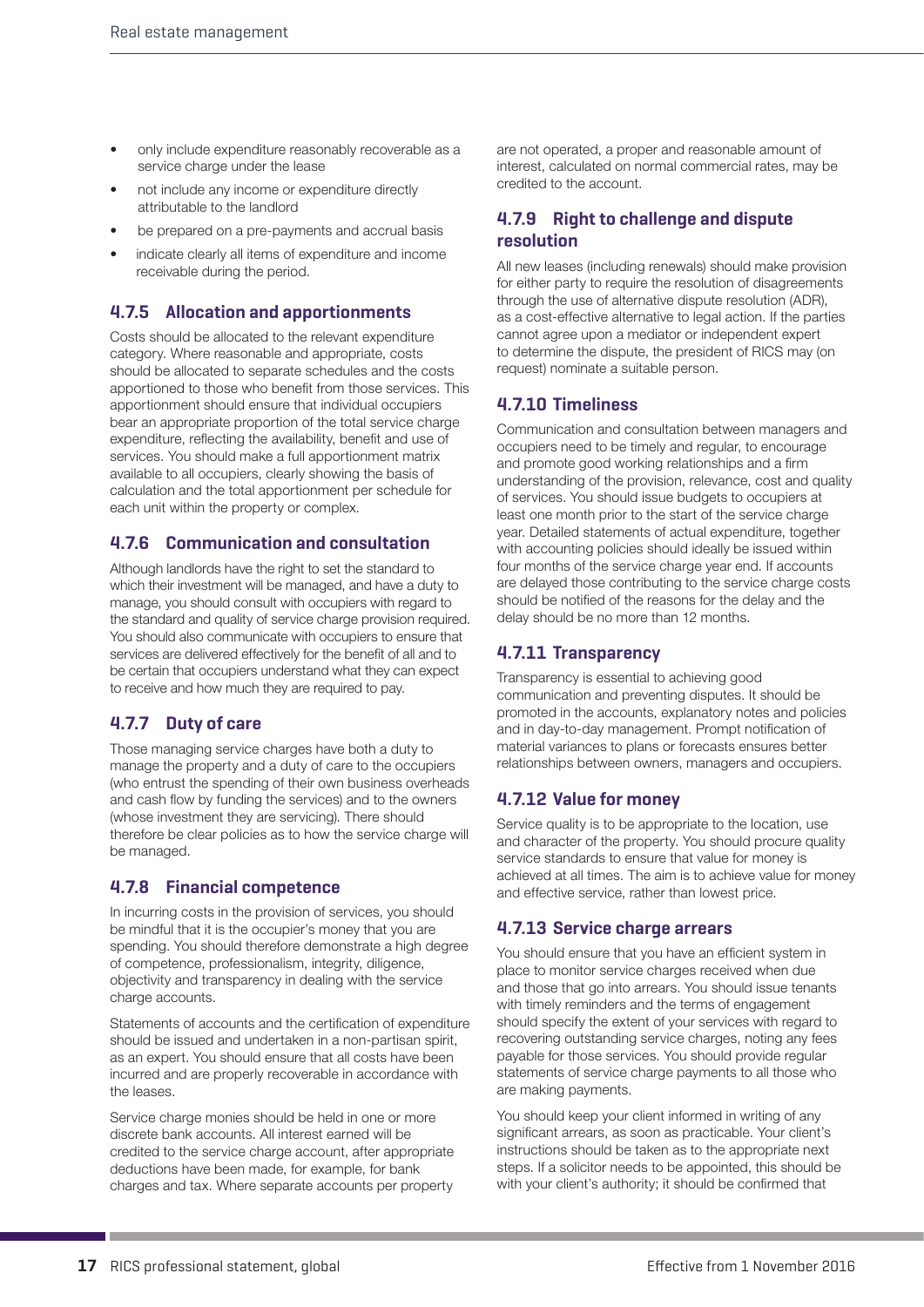Real estate management **rics.org**

your client will be responsible for the costs until or unless recovered from the tenant.

#### **4.7.14 Surpluses and deficits**

The lease will often dictate how any surpluses or deficits arising at the end of the financial year should be dealt with. Regard should be given to the specific lease terms.

Unless the lease provides otherwise, you should not use any reserve fund as a 'float' for the credit of surpluses and the debit of any deficits.

### **4.8 Alterations and improvements**

You should have procedures in place for responding to requests from tenants for permission for alterations and improvements required under the lease.

You should have regard to the lease terms, seek relevant information from the tenant and advise your client accordingly; do not try to impose any restrictions that are not provided for within the lease. Unless you have your client's express authorisation to deal with requests directly, you should seek instructions in a timely manner.

Where practicable, you should give tenants an estimate of the costs involved. It is usual to request any additional information required from tenants within five working days of receiving an application. Consider at an early stage what other consents will be required (for example, from a superior landlord or funders) and seek these. In consultation with your client, you should make decisions on consents for alterations within a reasonable period of time. You should also consider using external consultants to review the alterations.

Any investigations and fees should be appropriate to the complexity and level of work involved. It is likely that such fees will be administration charges, which are only recoverable to the extent that they are reasonable. Any demand should be accompanied by a summary of rights and obligations.

You should ensure that any guarantor will be liable for any alterations as with other lease terms.

### **4.9 Assignment and underletting**

You should have procedures in place to deal with permissions for assignment and underletting. You should have regard to the lease terms, your client's instructions and permissions should not be unreasonably withheld. You should seek all relevant information from the tenant and ascertain instructions in a timely manner.

If your client is not the superior landlord, you should be aware that the superior landlord's consent may be required. The request should be passed on promptly to the superior landlord. Consent should also be sought from any existing lender.

You should assess the proposed new tenant's ability to pay relevant costs, particularly rent and any service charge. You should request written references from appropriate parties, such as accountants, trade suppliers and the previous landlord. If the tenant is a limited company, you should review the audited accounts for the last three years of trading. If this information does not give you sufficient comfort, or if the incoming tenant is of lower financial credibility than the original tenant, you should seek a guarantee from the outgoing tenant. This guarantee should be for the rent and other liabilities under the lease. Any information provided by the tenant should be kept confidential unless already publicly available.

## **4.10 Breach of covenant, enforcement and forfeiture proceedings**

You should monitor compliance with lease covenants on an ongoing basis. Any breach of covenant should be brought to your client's attention without delay and instructions sought as to any enforcement action required. You should be aware of the doctrine of waiver and ensure that you do not compromise your client's position to take forfeiture action. You should take legal advice on this point where necessary.

You should be aware of any legal limitations on forfeiture.

### **4.11 Lease restructuring or changes to lease terms**

Any requests from tenants for a restructuring of their lease or changes to lease terms should be promptly advised to your client. You should advise your client of the advantages and disadvantages of any proposal, taking account of prevailing market conditions and the desire to maintain a good working relationship between the landlord and the tenant.

A market appraisal should be undertaken to support any request and to provide full advice to your client.

### **4.12 Sustainability**

You should have an environmental policy in place, ensuring that your management activities are undertaken in the best interests of the environment, with all possible steps taken to minimise environmental impact. You should also advise your client of opportunities to ensure sustainable practices.

When letting properties or renewing leases, you should pursue opportunities to introduce covenants that improve the environmental performance of a building. Covenants could require the sharing of data regarding energy consumption, waste sent to landfill and the recycling of waste and use of water.

You should aim to set joint targets between landlords and tenants regarding the minimising of energy consumption, and recycling, ensuring that a waste strategy is in place for multi-let buildings. Any such targets should recognise that variations may occur due to changes in the occupancy or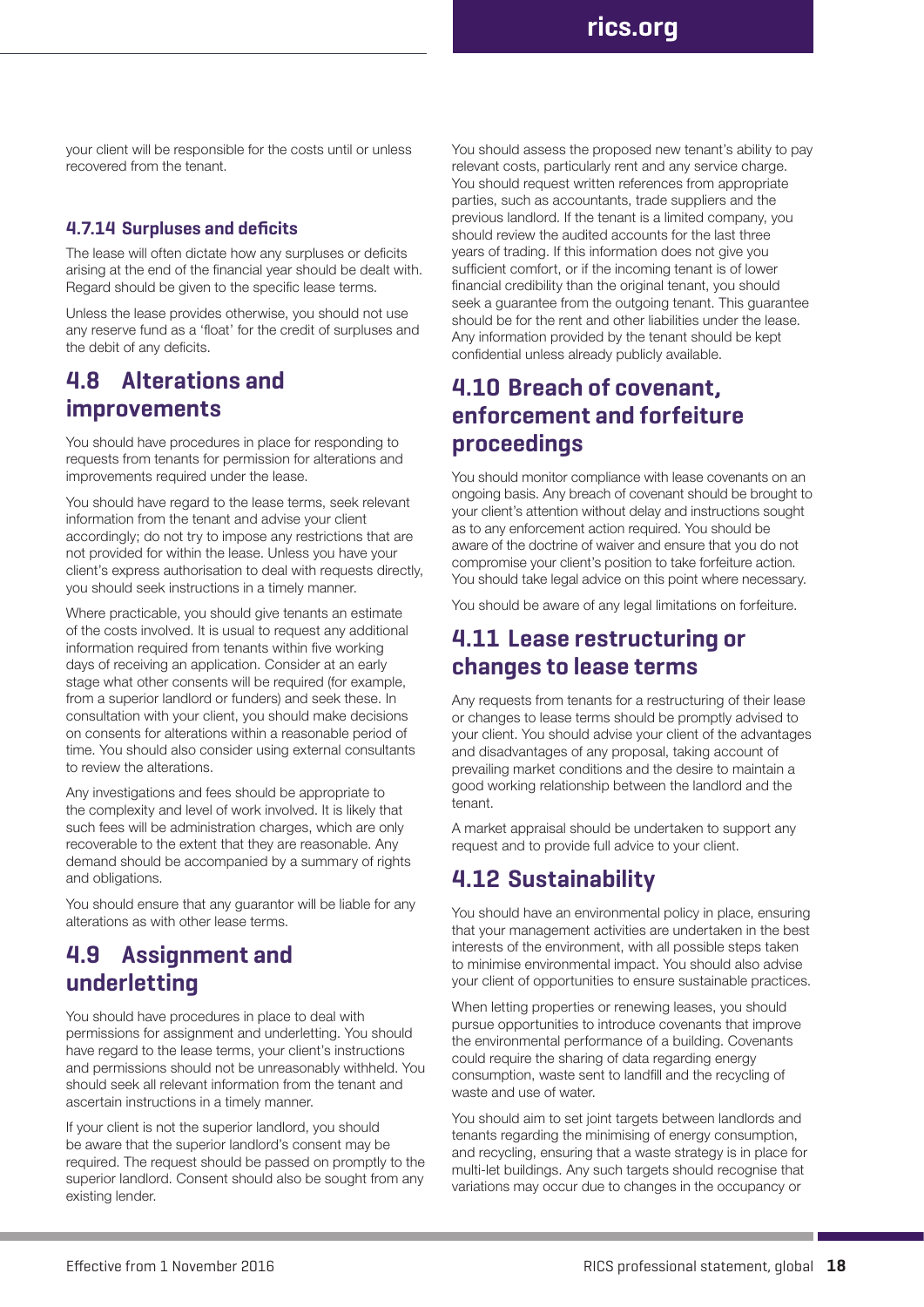use of the building.

Decisions regarding alterations and changes to the building should be considered in the context of their effect on the environmental performance of the property.

Guidance regarding sustainability can be obtained from the United Nations Environment Programme at www.unep.org/ dtie/.

## **4.13 Information management**

You should use a system that will allow you to manage your client's property portfolios proactively and efficiently. Any such system should provide accounting facilities for rent and service charge collection, together with a property database to enable effective management and reporting. You should also use an information management system to record time and expenses for each of your clients.

## **4.14 Disputes**

#### **4.14.1 Disputes between occupiers**

It is recommended that you have written policies and procedures for handling disputes between occupiers and complaints of nuisance from neighbours. The procedures you adopt for handling disputes should be made available and their existence made known, and should include response times for their various stages.

You should deal fairly with all parties. At times it may be appropriate to remind complainants that those they complain about may be able to produce counterarguments in their defence, or counter-allegations to the complainant's grievances. It may occasionally be necessary to remind a complainant of the need for objectivity and confidence as to the grounds for the complaint. Consider whether, if you fail to act, there may be an action for breach of 'quiet enjoyment', although bear in mind that, in general terms, landlords have very limited obligations to intervene in complaints of nuisance or harassment by or about tenants.

On receipt of a complaint in writing, you should investigate and, if under your control, enforce the conditions of occupancy on other tenants in the building, subject to consideration of cost implications. If not under your control, you should advise the tenant to notify an appropriate authority. Take into account the requirements of the lease and the possibility of an action for breach of quiet enjoyment if you do not act.

In considering enforcement action, have regard to the availability of supporting evidence and the willingness of others to attend any hearing that may be necessary. You should also consider other methods of dispute resolution, such as mediation.

#### **4.14.2 Complaints**

You should always respond promptly to complaints about your work. To assist with compliance you should have a formal written complaints-handling procedure in place (see section 8.2.1).

#### **4.14.3 Disputes between landlord and tenant**

In resolving a dispute between a landlord and tenant, resort to the lease may involve extra costs. You should therefore try to resolve any dispute by informal means before turning to any formal provision in the lease.

Where not provided for in the lease, you should consider suggesting arbitration, or mediation by agreement, rather than litigation, as a means of settling particular disputes, and advise the tenant to seek legal advice on any such suggestion.

## **4.15 Termination of a lease**

To terminate a lease, any prescribed legal notice should be served and, where necessary, legal action taken to obtain possession. If necessary, you should advise your client that they cannot obtain possession of the property either until the lease comes to an end and the tenant has vacated, or until a legal order is obtained and enforced. You should be aware of circumstances where a tenant will have security of tenure. All matters should be dealt with in accordance with the lease, fairly and promptly.

You should have a system in place to monitor the response from a tenant regarding the vacation of a property when notice has been served.

You should provide a schedule of dilapidations prior to the expiry of the lease to enable tenants to carry out any works. Any dilapidations that occur after that date should be notified as soon as practicable.

In obtaining estimates for restoring the property and contents you should keep all parties fully appraised of the situation and ensure that all your actions are duly recorded. You should endeavour to bring all parties to an agreed settlement or advise on other ways of resolving any outstanding issues.

Any vacated property should be thoroughly inspected within 24 hours following the vacation, or on the next working day, to establish whether it has been returned to the landlord in the condition specified in the lease.

A tenant's deposit should not be refunded until the final inspection has taken place and you are satisfied that the deposit is refundable. Partial or total non-return should be in accordance with the initial agreement in this respect. Make sure the grounds for any retention are provided to the former tenant in writing if requested. You should aim to refund the deposit within a maximum of ten working days.

If the tenant fails to vacate on the due date, this should be immediately investigated, with legal advice taken if necessary, with the landlord's approval. The landlord's legal protection insurers should be advised if a policy is in existence in this respect.

It may also be the case that a lease is surrendered early by negotiation, often involving a compensation payment.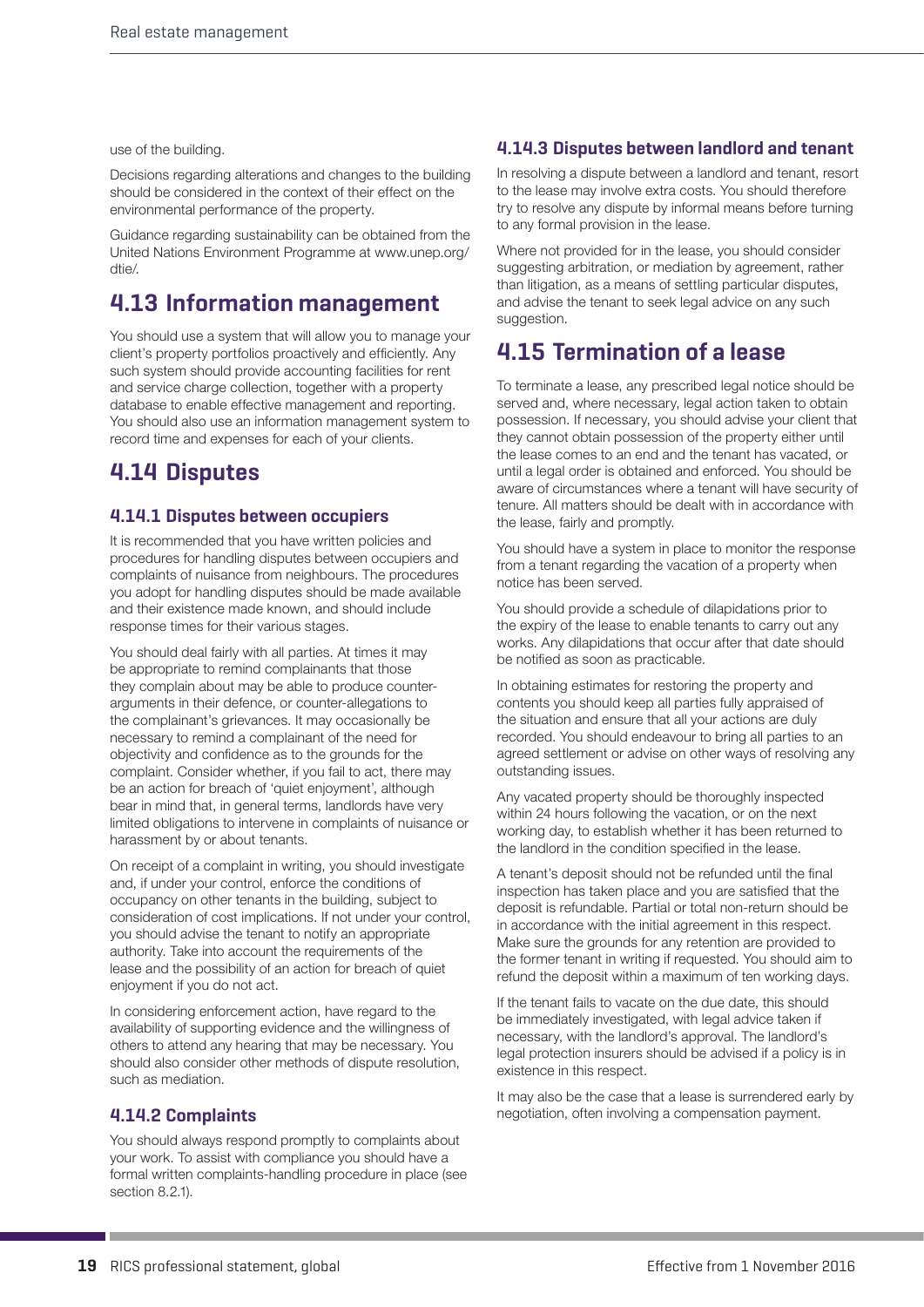## 5 Portfolio and asset management

As a real estate manager you may be involved in managing a single property asset or a portfolio of properties for a client. This section gives advice on ensuring maximum performance of individual real estate assets and the overarching planning, performance management and monitoring of a real estate portfolio. Following the guidance within this section will help you meet the following mandatory requirements:

- 1 Conduct business in an honest, fair, transparent and professional manner.
- 2 Carry out work with due skill, care and diligence, and ensure that any staff employed have the necessary skills to carry out their tasks.
- 6 In all dealings with clients, ensure that all communications (both financial and non-financial subject matters) are fair, clear, timely and transparent.
- 11 Where provided as part of the service, give a realistic assessment of the likely selling, buying or rental price, associated cost of occupancy or of the likely financial outcome of any issues, using best professional judgment.

### **5.1 Asset management**

This section considers the management of individual assets to ensure maximum performance; it will also be of interest to the real estate manager managing a portfolio of properties where the individual performance of assets remains important.

#### **5.1.1 Performance measurement**

It is important to understand and measure the performance of individual real estate assets in terms of financial performance, which can include:

- rental growth
- capital growth
- return on capital employed
- operational costs.

'Softer' measures can also be taken into account, such as:

- occupier satisfaction
- employee satisfaction (of those working within the building)
- accurate and timely actions.

Other measures might include:

- environmental performance
- service charges.

All these measures should be benchmarked to comparative data.

### **5.1.2 Security of capital**

Capital value in both nominal and real terms is one of the most important considerations for the real estate manager. It is, of course, acknowledged that leasehold interests are effectively wasting assets: at some point in the future they will come to an end and thus have no capital value. For these interests, it is necessary to ensure that your client receives sufficient returns to compensate for the ultimate loss in capital. This can be achieved by way of a sinking fund.

Capital values should be reviewed regularly and opportunities to increase them should be considered. Such opportunities may include:

- development
- redevelopment
- extension of the building
- lease restructures.

#### **5.1.3 Security of income or indexation**

It is vital to ensure the real value of future incomes and this may involve some capital investment. To ensure security of income, the following should be undertaken:

- regular rent reviews, at least in line with inflation
- lease restructures, following negotiations with tenants
- planned maintenance programmes
- environmental management
- an active disposal and acquisition programme.

## **5.2 Portfolio management**

#### **5.2.1 Introduction to portfolio management**

Portfolio management seeks to ensure the optimal performance of a real estate portfolio. The concepts can be applied equally to occupier and investment portfolios and should aim to:

- develop the portfolio strategy
- determine the optimal portfolio composition
- undertake portfolio analysis, comprising both a retrospective analysis of performance and an assessment of potential future performance in terms of both returns and risk
- undertake portfolio rationalisation and adjustment based on the results of the portfolio analysis

review the strategic and tactical investment, or occupier objectives and decision criteria.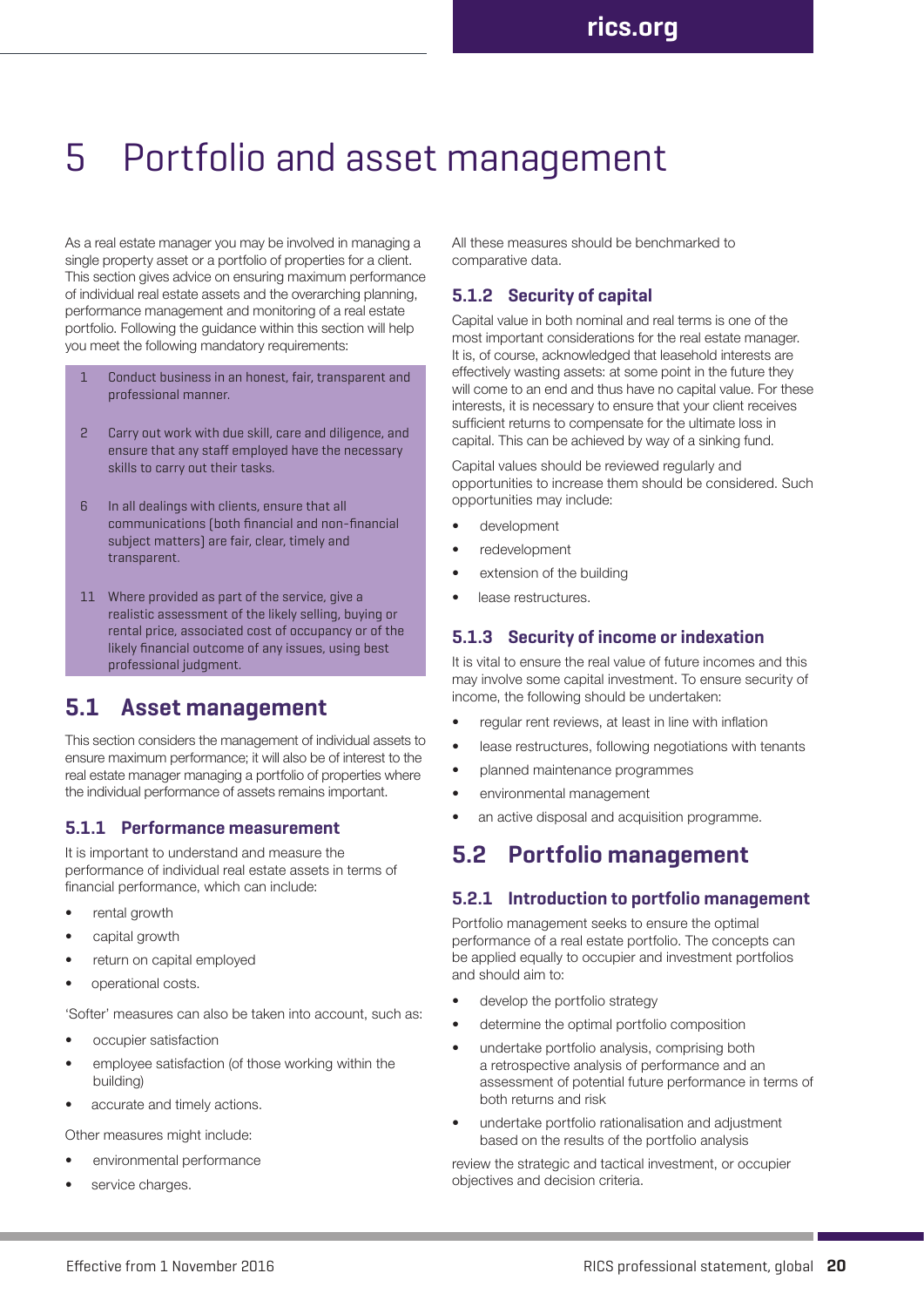Portfolio management is a specialist area of practice requiring specific skills and experience. Not all property managers will provide this for their clients.

#### **5.2.2 Portfolio strategy**

Prior to developing a portfolio strategy for your client you should agree their ultimate vision for their portfolio. You should:

- understand clearly what your client wants to achieve
- understand the culture of your client's organisation
- ensure that your client is prepared to prioritise and take decisions
- ensure that your client is equipped to learn lessons from past projects and programmes
- understand your client's attitude to risk.

The vision should set a clear direction and goal, and should be challenging but achievable. From the vision, you can then agree key objectives with your client in terms of the performance of the portfolio over time. It is against these objectives that performance will be measured, so you should ensure that these are:

#### **SMART**:

Specific Measurable Attainable Relevant Timely

#### **SMARTER**: They should also be capable of Evaluation Revaluation

These objectives can be set out as key performance indicators and should give a required rate of return for the portfolio or the individual assets within it.

The strategy itself should comprise three stages:

- selection: the selection of the particular type of portfolio that appears to be the most appropriate to achieving the client's objectives, and the selection of individual assets for this portfolio
- allocation: a decision as to the appropriate level of capital to be expended on the portfolio as a whole and on its individual sectors and assets
- timing: a decision on the timescales for the acquisition, disposal and any restructuring of the portfolio and its individual assets.

The implementation of the portfolio strategy may then involve acquisition, management and disposal of the individual properties within the portfolio.

#### **5.2.3 Portfolio composition**

The key objective of any portfolio should be to maximise returns for an appropriate and agreed level of risk. You should agree the required level of return and acceptable

level of risk with your client and include this within the portfolio strategy. The investments should be pursued through a strategy of diversification on three levels:

- among different investment media
- among different sectors
- among different assets.

#### **5.2.4 Measurement and analysis of performance**

Performance is about achievement against targets and objectives: the degree of achievement should be expressed in quantitative terms. The following sections give some examples of what this may be.

#### **5.2.4.1 Measurement of performance of investment portfolios**

For this type of portfolio, your client's required rate of return should be used as a key measure of performance; this return can be either time-weighted or money-weighted. In addition, you should assess the risk associated with the portfolio. This includes the following factors:

- variability of return on individual assets, groups of assets or sectors of the portfolio, and of the portfolio as a whole
- volatility of the rate of return on the portfolio this will indicate the sensitivity of the rate of return on the market
- diversification of the portfolio
- downside risk of the portfolio: the probability that the specified rate of return will not be achieved.

If it is found that the portfolio has not performed to the targets set, or met the objectives, you should not automatically consider this as a failure of the portfolio. You should consider unforeseeable changes that occurred during the period and any external circumstances that could have had an effect.

Performance should be measured not just against internal targets, but with regard to external benchmarks. There are a range of market indices available and you should benchmark performance to those that are appropriate to your client's portfolio. When considering an appropriate index or indices to adopt you should take into account:

- the size of the underpinning database this should be sufficiently large to allow reliable samples to be drawn
- data obtained from a representative sample of competent valuers, ensuring that this is sufficiently wide
- the independence of the sources of data.

There are three main types of index:

- whole fund
- derived from special index portfolios
- based on data drawn from special locations.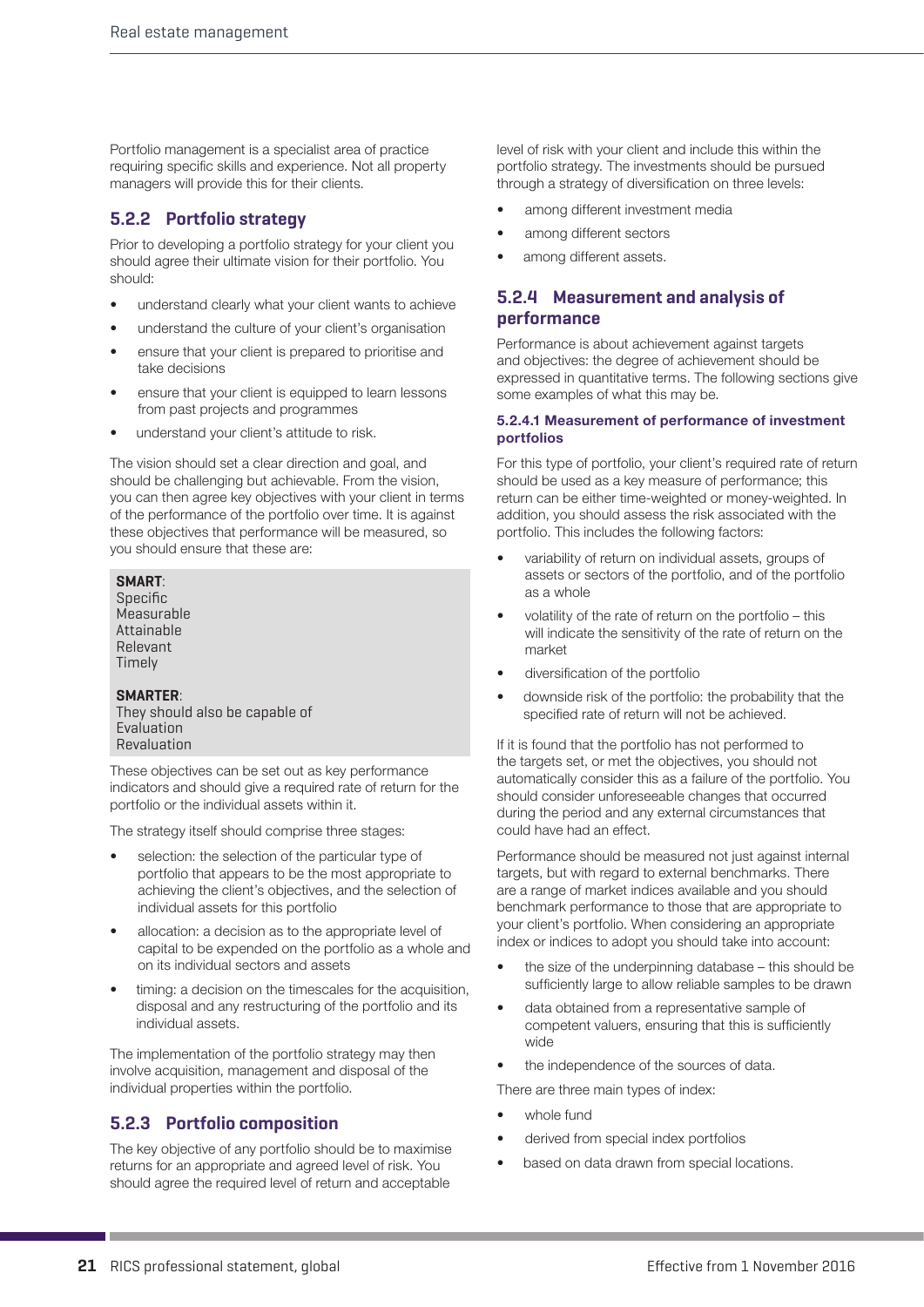#### **5.2.4.2 Measurement of performance of corporate real estate portfolios**

For the measurement of performance of corporate real estate, it is unlikely that you will be able to use one single measure. A 'balanced scorecard' approach should be used that encompasses wider performance measures in addition to financial measures. The measure of performance should be linked to the corporate strategy. An example of a balanced scorecard approach is shown below:

| <b>Customer perspective</b>                                                                |  |  |
|--------------------------------------------------------------------------------------------|--|--|
| How do customers view<br>the portfolio?                                                    |  |  |
| Measured by an<br>assessment of the                                                        |  |  |
| perception of the service<br>or experience provided.                                       |  |  |
| <b>Innovation and learning</b><br>perspective                                              |  |  |
| <b>Can the portfolio</b><br>continue to improve and<br>create value?                       |  |  |
| Measured by the flexibility<br>of assets and how<br>quickly change can be<br>accommodated. |  |  |
|                                                                                            |  |  |

(Source: Kaplan and Norton (1992))

An alternative approach is to adopt a 'performance matrix' focusing on measures for the key organisational stakeholders. These could include:

- employees
- facilities management and real estate teams
- business units
- corporate stakeholders.

#### **5.2.5 Action planning and prioritising**

Following an appraisal of portfolio performance, the next stage should be to establish an 'action plan' to focus on important areas of improvement, rationalisation requirements, and restructuring of the portfolio, and to maintain progress that has been made.

The plan should set out clear actions, identifying who will take responsibility for each, with a timetable for progress and achievement. This should be agreed with the client.

#### **5.2.6 Communication**

The appraisal and measurement of the portfolio's performance should be communicated to the primary stakeholders, with a process for this agreed with your client. It is vital that all parties identified in the action plan have the opportunity for input into this process.

Good communication should ensure that progress against objectives is clearly reported. There will be a need to ensure communication to different stakeholders with different messages and reporting structures simultaneously.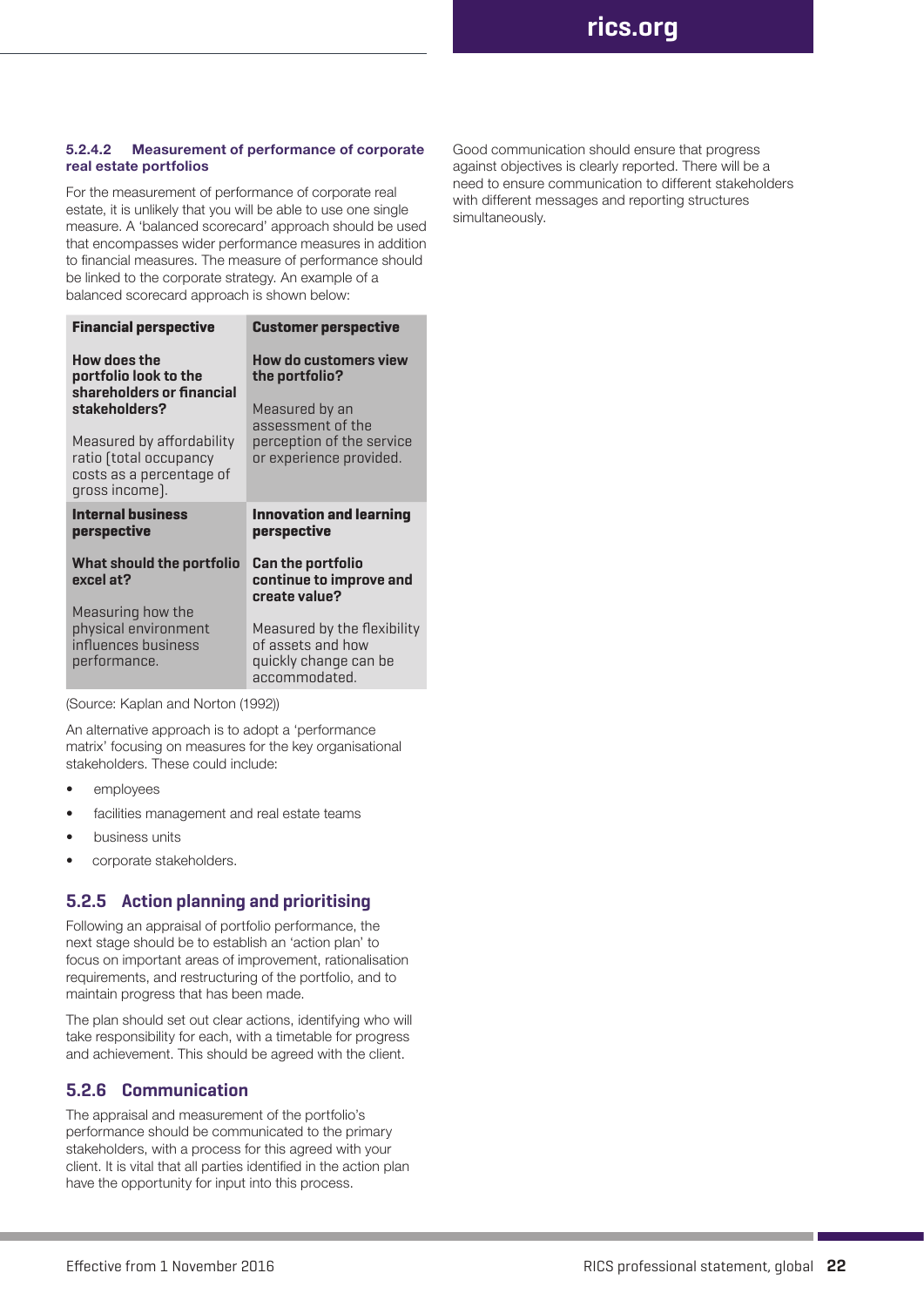# 6 Ending the instruction

This section provides guidance on ending the instruction with your client. The instruction may be ended by either yourself or your client. It may be at the natural end of your work such as a sale of the property you have been managing or as a result of a decision taken by yourself or your client.

Following this guidance will help you to meet the following mandatory requirements in this professional statement:

- 1 Conduct business in an honest, fair, transparent and professional manner.
- 2 Carry out work with due skill, care and diligence, and ensure that any staff employed have the necessary skills to carry out their tasks.
- 6 In all dealings with clients, ensure that all communications (both financial and non-financial subject matters) are fair, clear, timely and transparent.

## **6.1 Written confirmation**

If you receive instructions from your client that they wish to terminate your instruction, or if you decide that you wish to cease to act for them, you should confirm in writing that you are no longer acting for them, noting the actual date of termination and details of any fee or charges the client owes you or may owe you. You should also explain any outstanding liability the client may have in terms of fees. An invoice should then be issued in accordance with the relevant local legislation (see section 6.2).

Your terms of engagement should provide clear means of termination if either party breach its obligations. It should also provide for a clear period of notice and means of termination, on behalf of both parties, irrespective of any fault (for example, that both parties should be free to terminate after the expiry of a specified period of time).

You should deal with any handover in a professional, competent and efficient manner, within agreed timescales. All relevant information should be handed over with the minimum of delay to your client or the new real estate manager.

Your terms of engagement should contain comprehensive details of the services to be undertaken, and information to be provided to the client, or any other agent appointed, following termination.

## **6.2 Invoice**

Whether your instructions come to an end when you complete the work for your client, or because either you or your client wish to terminate the instructions, your client may owe monies to you. You should submit an invoice clearly

setting out all costs owing, itemising the fee owing and any expenses (in accordance with your terms of engagement) and taxes. This should be sent to your client within a reasonable time of your instructions coming to an end.

If you intend to charge your client a fee for terminating the instruction, this should have been made clear in the written terms of engagement you agreed with them.

The terms should specify the amount of the fee and its purpose.

A final receipt should be sent to your client when the invoice is paid, confirming the final amount received.

## **6.3 Handover of documentation**

For the sake of future clarity, your terms of engagement should confirm which information belongs to the client and which remains your property. The majority of documents held by you will belong to your client, having only been held by you on their behalf during the term of your instruction.

You should agree arrangements for handing over all your client's documents in a timely manner. Keep a copy of your clients' letters to you and your file copies of letters or reports to them. These are your records of contract.

You should be aware of any legal transfer of undertakings that may apply in your jurisdiction. This may apply to individuals employed by sub-contractors as well as managing agents themselves.

## **6.4 Accounting for clients' monies and service charge funds upon termination**

This can be an area of dispute between real estate managers and their former clients. Your terms of engagement should give clear provision for how and when clients' monies and uncommitted service charge monies are to be calculated and handed over to your client or their appointed agents.

You should have regard to section 8.3.2 on holding and remitting client funds. Ensure that you can account immediately for any money that you hold directly on behalf of a client.

Service charge monies will usually be handed over in two stages. At handover, the outgoing manager should produce the balance of funds held that are not required to meet commitments already made, with the remaining balance being handed over at an agreed later date, along with the statement of accounts made up until the date of handover. It is important that this procedure and timescale is detailed within your terms of engagement to avoid unnecessary disputes.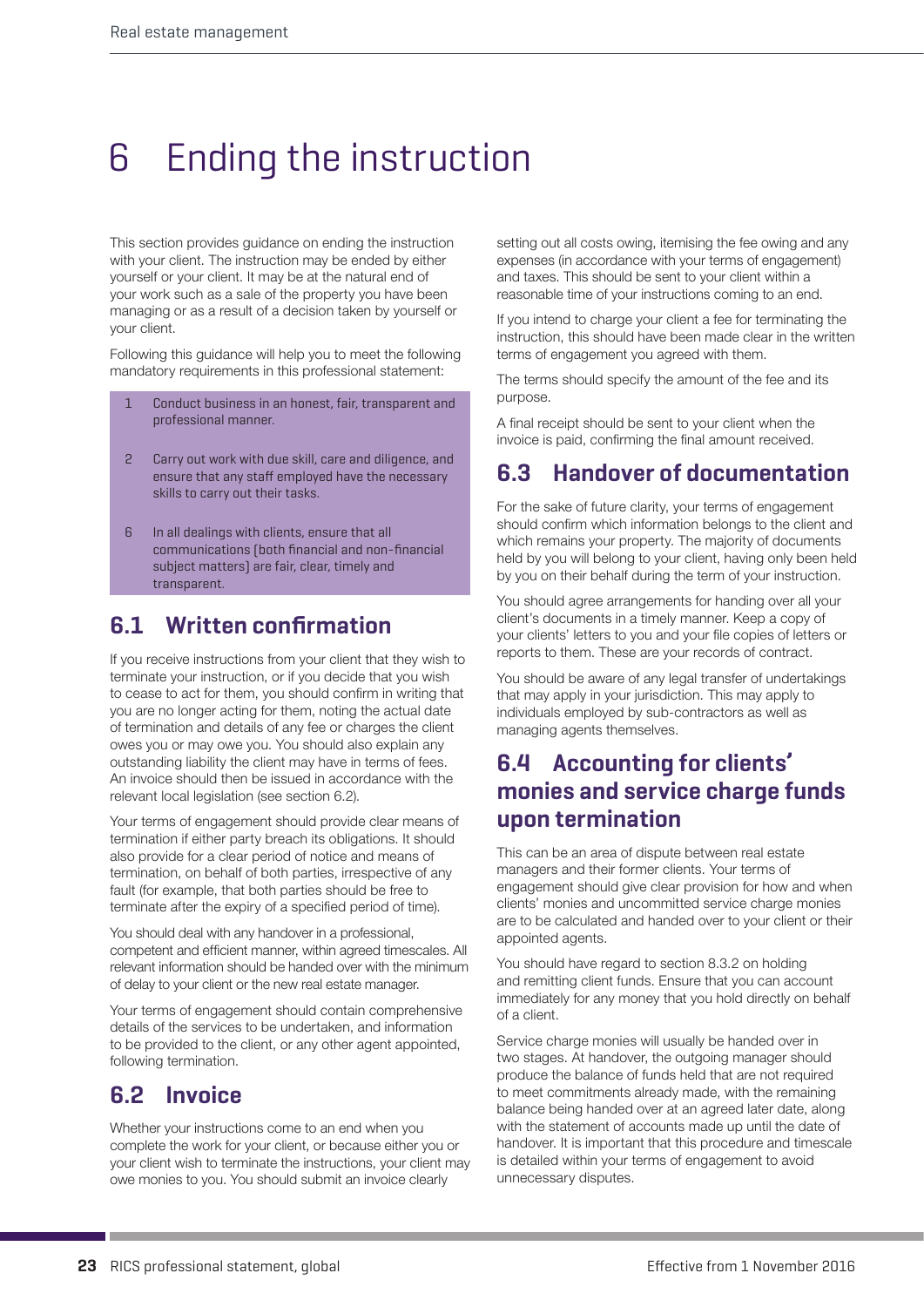Real estate management **rics.org**

It is recommended that independent certification of the final statement of accounts and the balance of monies to be remitted to your client is arranged.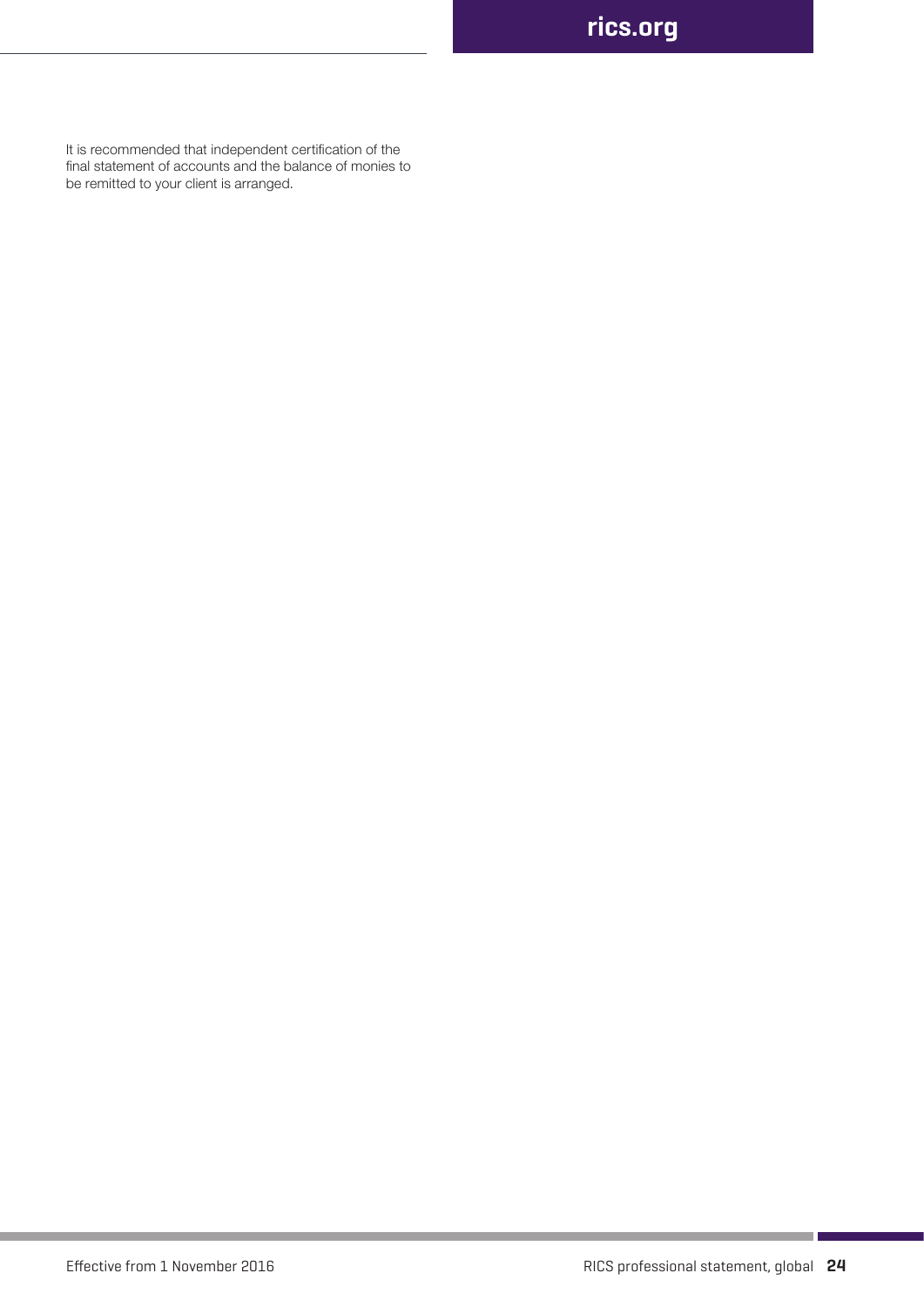# 7 Safety and security

This section provides guidance on safety and security, including health and safety at work, personal safety, looking after the safety of others, and the security of data.

Following this guidance will help you to meet the following mandatory requirements in this professional statement::

- 1 Conduct business in an honest, fair, transparent and professional manner.
- 2 Carry out work with due skill, care and diligence, and ensure that any staff employed have the necessary skills to carry out their tasks.
- 12 Ensure that all meetings, inspections and viewings are carried out in accordance with the client's lawful and reasonable wishes, having due regard for the security and personal safety of all parties.

## **7.1 Confidentiality**

You should maintain the confidentiality of matters with which you become acquainted during your instruction.

## **7.2 Data protection**

You should be aware of the local legislative requirements regarding the holding and handling of information and data in your country of practice. As an overall guide, you should ensure that any personal information is:

- fairly and lawfully processed
- processed for a defined purpose only
- adequate, relevant and not excessive
- accurate and up to date
- not kept for longer than is necessary
- processed in line with an individual's rights
- secure
- not transferred to other countries without adequate protection.

As a real estate manager, you should bear in mind the potential damage that could be caused to clients by the careless or unauthorised disclosure of their personal data and information. Note that issues of client confidentiality may apply to particular types of personal data, including those provided by a client. Not everyone within a particular firm may be entitled to access the data and it should not be made available to other parties.

## **7.3 Health and safety**

Health and safety requirements refer to sensible, proportionate actions to protect people. You should at all times respect the local legal requirements concerning health and safety that are valid in your country of practice. Not taking the necessary actions to protect people from avoidable dangers in the workplace could be a legal offence.

Employers and employees also owe a duty of care to anyone who may be affected by their actions, where effects of their actions are reasonably foreseeable.

## **7.4 Personal safety**

Work as a real estate manager exposes you to a range of potential areas of risk to personal safety: you will be visiting properties, meeting people you may not know, travelling between visits and keeping your own personal diary of meetings and arrangements. It is critical that you take all necessary precautions to ensure both your own personal safety and the personal safety of anyone in your charge.

As with general health and safety at work, you should undertake a risk assessment when you are going to be working away from the office – either at a different office, your home, or visiting properties or undertaking inspections.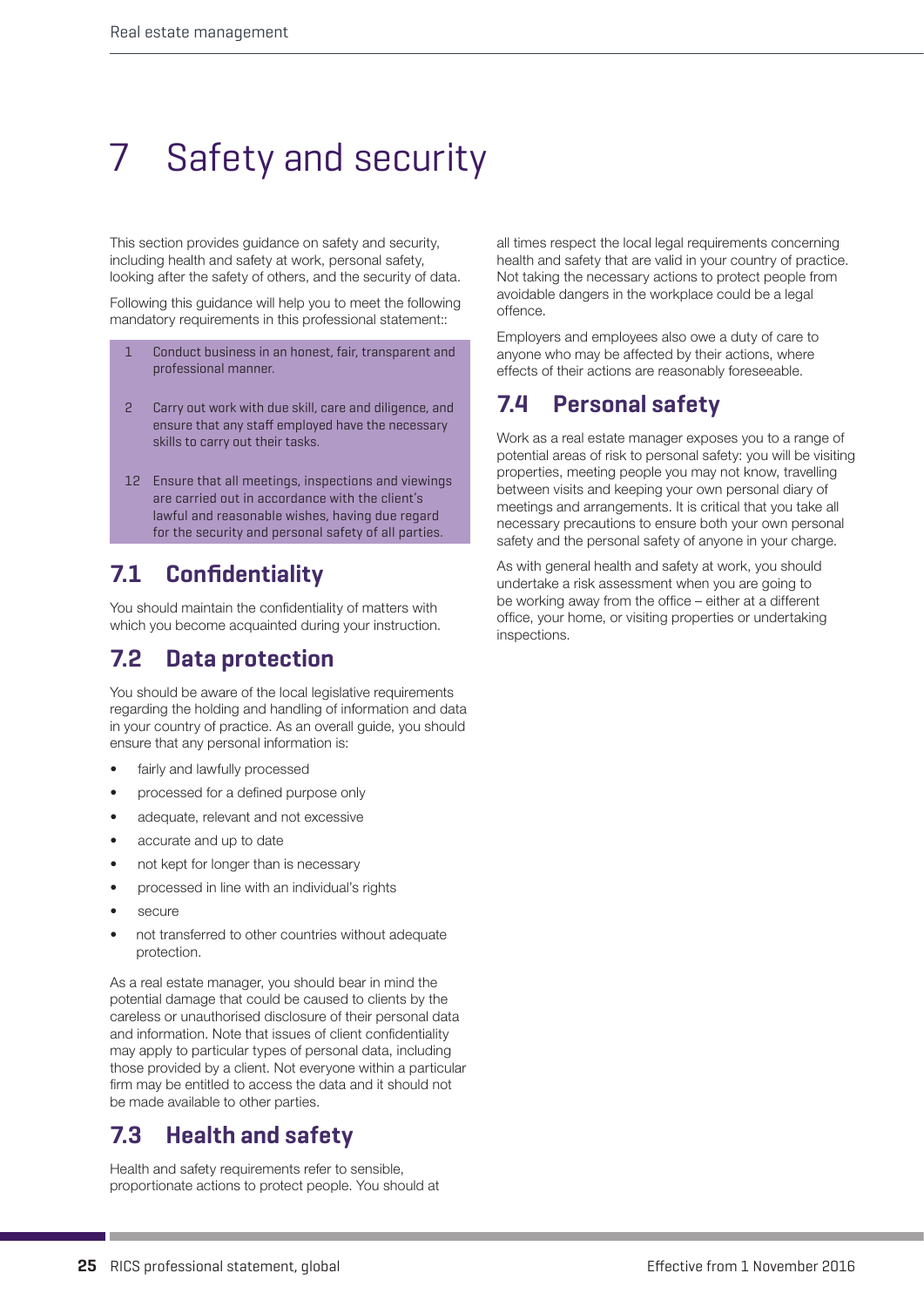## 8 Business management

This section provides guidance on issues relating to the management of your business that are relevant to any size of real estate management business – from sole practitioner to large multinational practice.

Following this guidance will help you to meet the following mandatory requirements in this professional statement:

- 1 Conduct business in an honest, fair, transparent and professional manner.
- 2 Carry out work with due skill, care and diligence, and ensure that any staff employed have the necessary skills to carry out their tasks.
- 8 Ensure that all client money is held separately from other monies in appropriately designated accounts and is covered by adequate insurance.
- 9 Have adequate and appropriate professional indemnity insurance or equivalent in place that complies with the RICS Rules of Conduct. Having proper cover is a key part of managing your risk.

## **8.1 Advertising and marketing your services**

Any marketing material should be honest and professional and you should not seek business by improper means. All advertisements should meet the standard of fairness, decency, accuracy and honesty, as required by relevant legislation.

## **8.2 Handling complaints**

This section considers the way in which you should handle any complaints that are made to you or your organisation.

#### **8.2.1 Complaints-handling procedure**

Real estate managers should operate a complaintshandling procedure and make this available to all clients. This procedure should be in writing and should explain how to complain to your organisation (for example, to a senior member of the firm or to the firm's designated complaints handler) and what to do if the client feels the complaint has not been dealt with adequately.

Whenever you issue terms of engagement, these should make clear to the client that you operate a complaintshandling procedure.

#### **8.2.2 Acknowledging a complaint**

Some complaints may initially be made verbally. You should draw the complainant's attention to your

complaints-handling procedure, which should firstly require formal complaints to be made in writing (by email, letter or fax). You should acknowledge all complaints in a timely manner, generally within three working days.

#### **8.2.3 Investigating a complaint**

You should try to resolve any complaint internally through your complaints-handling procedure, providing a formal written outcome of your investigation to the complainant in a timely manner, generally within 15 working days. If the complainant remains dissatisfied, you should explain how they can pursue their complaint within your organisation. Ensure that the complaint is dealt with by a member of staff who was not involved with the original transaction, or ideally, by your designated complaints handler. Following their investigation, you should send the complainant a formal written statement expressing your final view and including any offer made. This statement should also tell the complainant how they can take the complaint to your redress scheme and any deadline for doing this.

#### **8.2.4 Keeping records of complaints**

You should record all complaints, whether verbal or written, at the time they are made.

## **8.3 Handling clients' money**

There may be instances when you are asked to hold a client's money for them. This section provides guidance on safeguarding against money laundering and how to account for clients' money. You should ensure you have robust financial management systems in order to safeguard against the potential for fraud.

#### **8.3.1 Safeguarding against money laundering**

Money laundering is the way criminals conceal the origin and true ownership of the proceeds of their criminal activities, so that they appear to have come from a legitimate source, thereby changing the proceeds from 'dirty' money to 'clean'.

It is extremely important that you have procedures in place to prevent and identify money laundering within your company. You should put in place anti-money laundering controls to anticipate and prevent your business being used by criminals to launder money or to fund terrorism.

Refer to RICS' *Money laundering guidance* (2011) for further information.

#### **8.3.2 Clients' accounts**

If you receive clients' money in the course of real estate management work, you should keep sufficient accounts and records to show that you have paid that money into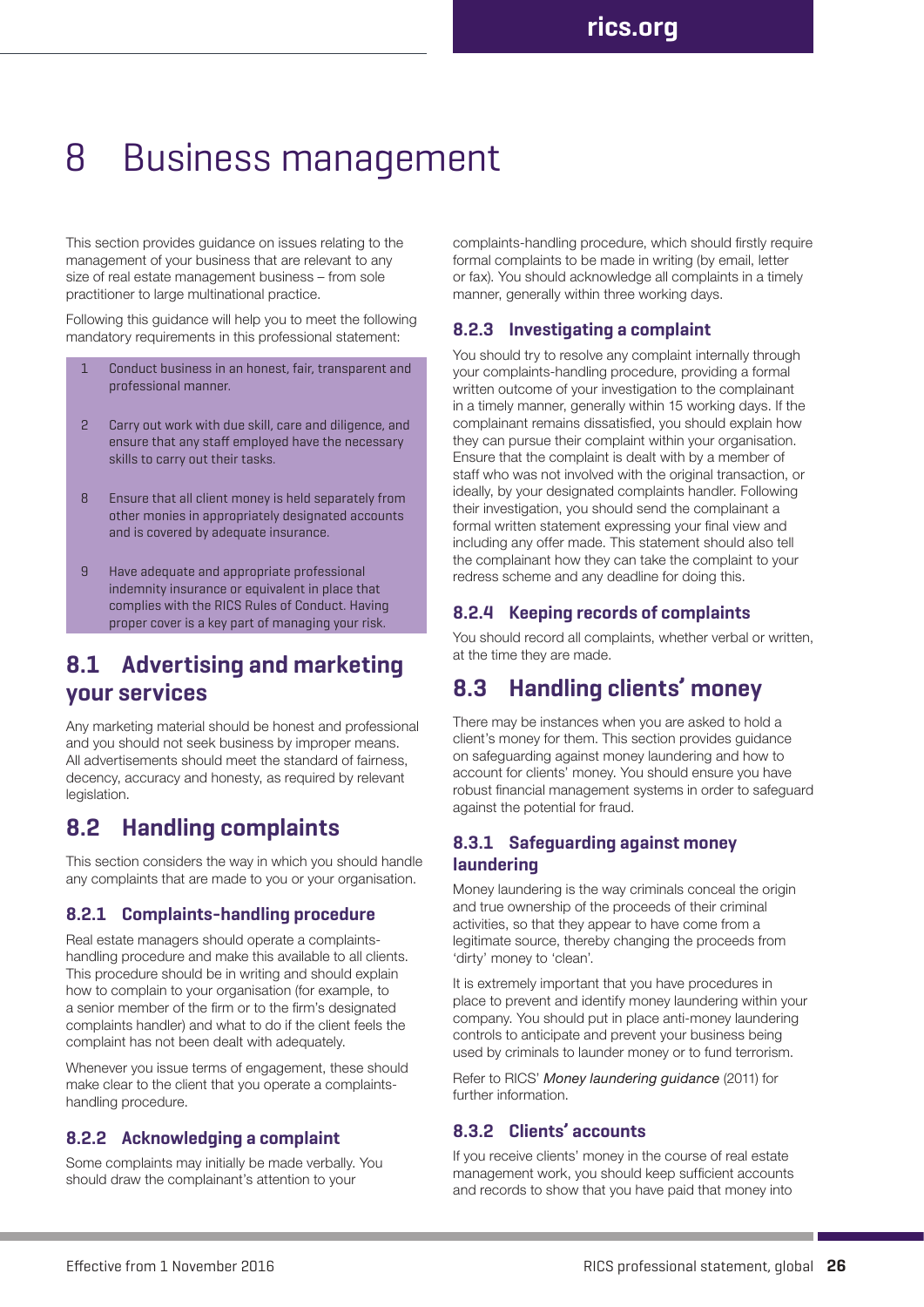a formal client account and be able to show and explain readily at any time all dealings with that money.

Clients' money should be held separately from other monies and agents should be able to account immediately for all the funds held. No deductions should be made from clients' money without written permission from the client. You should also ensure that you obtain your client's consent at the time of any deduction or that you give your client sufficient notice prior to the deduction to object to it. You should be able to account immediately for any money that you hold on behalf of a client.

In addition, you should advise your clients in writing that you will not be liable to repay lost money through bank failure.

Money should only be withdrawn from a client's account in the following cases:

- where it is properly required for payment to, or on behalf of, the person entitled to ask for it
- for payment of any remuneration or reimbursement of expenses in carrying out estate agency services to which the estate agent is entitled, with the agreement of the client. Such agreement should be evidenced in writing
- in the exercise of any lien to which the agent is entitled
- for transfer to another client account
- when non-client money has been used to open or maintain the account.

Bank charges should not be debited from a client account, but from your office account.

In the case of a dedicated client bank account, it is common practice to debit bank charges; however, it is advisable to obtain the written permission of the client in advance and to take steps to ensure that the account does not go overdrawn as a result of the charges.

A client account should at all times be in credit. There should not be any 'borrowing' from one client's fund to pay another client or those entitled to receive money from the latter's account.

## **8.4 Recovering outstanding debts**

Direct deduction of fees from a client account or from sale proceeds by a lawyer is the easiest way to avoid problems over payment. However, this should not be done without the prior authority of the client

If you do not receive payment of a client's invoice within the time period specified in your terms of engagement (and on the invoice), your first step should be to write to the client to remind them that this is outstanding, giving them a further reasonable period in which to pay. If you intend to charge interest, you should refer to this in your letter.

If you still do not receive payment, this step should be followed up with a telephone call to ensure that the client has received the invoice and to agree when this will be

paid. If payment is still withheld, you could take legal advice. Alternatively, you could consider:

- negotiation this might involve agreeing a phasing of the payment, if your client is experiencing financial difficulties
- mediation
- conciliation
- arbitration.

Whichever method you use to recover outstanding debts, you should continue to seek payment by way of telephone follow-up and to maintain contact with your client. If you are aware that they are in financial difficulties, you should try to negotiate a payment plan with them.

Before taking any legal action, you should seek advice from your legal advisers.

### **8.5 Insurance**

You should ensure that you have all the necessary insurances in place for your business. The insurances you should consider will depend upon the country within which you practise, with some insurances being mandatory in certain countries.

#### **8.5.1 Professional indemnity and errors and omissions insurance**

If you are self-employed, or a senior manager of a company providing real estate management services, you should ensure that all your professional work and that of your professional staff is covered by adequate and appropriate professional indemnity insurance. This will protect you from the consequences of a liability to pay damages to a third party in respect of breaches of professional duty committed in the course of professional activities. It will also protect your clients from suffering financial loss that you or your company are not able to meet.

### **8.6 Training and keeping up to date**

In order to maintain your skills and expertise in your sphere of activity and in the real estate market you should keep up to date regarding all issues that may affect your work. These may include:

- legislation
- regulation
- policies
- the state of the real estate market
- general economic conditions
- property values
- interest and lending rates, where applicable.

This could include reading relevant publications, internet and other research, attending training and conferences